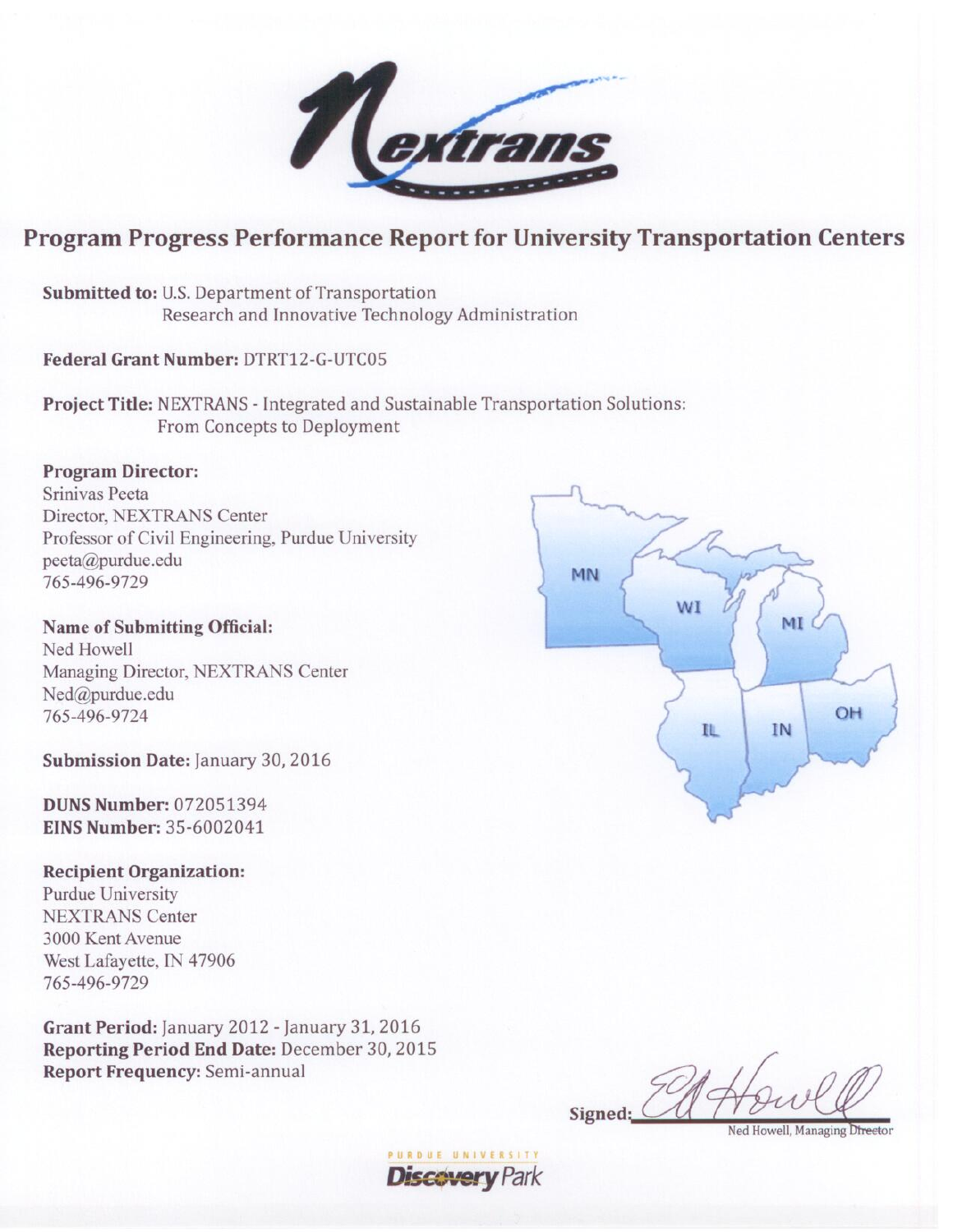## **Part 1: ACCOMPLISHMENTS**

**Major Goals**

There have been no changes to program goals.

### **Major Activities**

*Field Data Based Data Fusion Methodologies to Estimate Dynamic Origin-Destination Demand Matrices from Multiple Sensing Technologies*

- Developed a Bayesian statistical model to estimate the dynamic Origin-Destination demand matrices.
- The model has been validated in a small test network; the Bayesian method has been applied to the network of Chennai, India.

*Driving Simulator Laboratory: Traveler Behavior Modeling and Interactive Experiments to Address Mobility and Safety Needs*

- Revised and added the experiment scenarios based on the observations during the experiments;
- Recruited experiment participants focusing on the higher-aged group;
- Have had 245 participants completed the driving simulator experiments by December 31, 2015;
- Completed data archiving and analyses using the experiment data;

Reviewed previous studies related to eye-tracking device and EEG sensor integration.

*Guaranteed LiDAR-aided Multi-object Tracking at Road Intersections*

- Tested Background detection in Cartesian XYZ coordinates and identified limitations
- Improved tracking of objects in face of occlusion (Back Tracking)
- Refined technique for estimating dimension of vehicle

*Integrated Approach to Achieving Environmental Sustainability in Transportation: Coupling Energy Efficiency Solutions with Reductions in Environmental and Climate Foot prints*

- Collected highway traffic data of six Midwestern states
- Greenhouse Gas estimations from transportation for Ohio at county levels
- Development of Self Organizing Maps (SOMs) to group the counties in terms of emissions
- Incorporated "air pollution due to transpiration" and "Greenhouse gases" components into the course curriculum of "Air Quality Engineering"
- Trained students with MOVES, the Motor Vehicle Emission Simulator in collaboration with RAPCA.

*Effects of Heterogeneous Information Characteristics and Sources on Evacuation Behavior*

- Design of framework for the agent-based dynamic information spreading and evacuation behavior model
- Literature review regarding the agent-based dynamic information spreading and evacuation behavior model
- Construct a nested logit form to describe information post/repost patterns through SNS
- Design surveys to collect data for understanding both information spreading and decision-making.
- Development of hybrid decision-making model

*Intermodal infrastructure investment decisions and linkage to economic competitiveness*

- Formulated a mixed integer dynamic capacitated intermodal facility location model
- Explored the impacts of several factors on commodity flow distribution.

*Information and Transportation Choice, Long- and Short-Term, that Link Sustainability and Livability – Phase II*

- Analyze survey data
- Construct models for the data
- Design livability index

*A Novel Decision-Support Tool to Develop Link-Driving Schedules for MOVES*

• Developed decision support tool to estimate the link driving cycles and machine learning model based on clustering algorithms.

*Research, Education and Outreach from Campus Transit Laboratory*

- Summarized directly observed CTL OD flows for stakeholders and research efforts
- Collaborated with a private company in conducting a Small Business Initiative Research (SBIR) Phase I project
- Prepared and submitted a paper based on CTL infrastructure and data
- Revised and resubmitted a paper for presentation using CTL infrastructure and data
- Collected CTL automatic passenger count (APC) and automatic vehicle location (AVL) data on a regular basis
- Collected directly observed CTL onboard bus route passenger origin-destination (OD) flows on a regular basis
- Developed a modification to manual CTL onboard bus route passenger origin-destination (OD) flows
- Processed CTL APC data for research and outreach efforts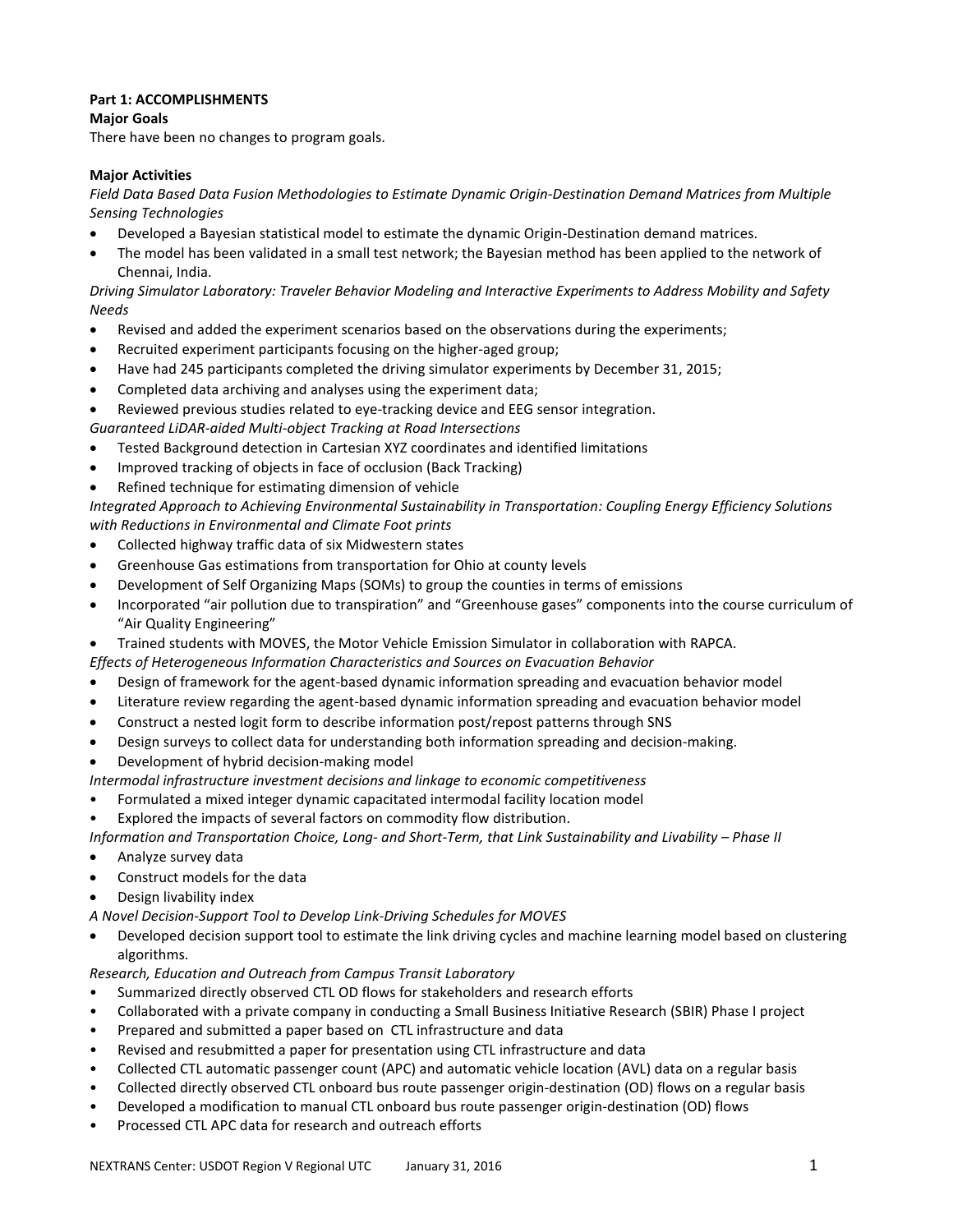- Estimated CTL OD flows from processed APC data
- Used CTL-derived knowledge and expertise for an externally funded "companion project."
- Refined and used CTL-based education activities in one course
- Supervised efforts of a PhD student using CTL data in his research
- Provided CTL-based expertise in the context of a committee addressing formal planning for sustainable university resources
- Held discussions to apply CTL-based framework and concepts to anticipated university bike sharing program *Transit Origin-Destination (OD) Flow Estimation Considering Temporal Variations based on APC Data*
- Continued to test and refine developed models for bus route-level transit passenger origin-destination (OD) flow estimation using automatic passenger count (APC) data capturing clusters of flow patterns across bus trips.
- Conducted additional numerical investigations and assessments of the refined models.
- Prepared a presentation for an international conference.
- *Integrating multiple sources of data for the estimation of transit origin-destination flows*
- Continued developing a methodology to determine an appropriate number of clusters.
- Started assessing the refined models using empirical data on routes with familiar flow patterns and passenger trip purposes.

## *Roadway Traffic Data Collection from Mobile Platforms*

- Investigated readiness of sensors and van platform to collect data on a regular basis
- Determined needed repairs to platform and required sensor replacement purchases for regular data collection *Integration of ground access to airports in measures of inter-urban accessibility*
- MA Thesis written by Muzi Feng reviewed the project and produced maps.

*A Bayesian updating procedure for prediction of corrosion-induced cracking in pre-stressed concrete bridges using visual inspection data*

- Conducted a preliminary review of literature on chloride corrosion and carbonation of concrete structures
- Organized and held meetings with technical staff at the Ohio Department of Transportation

*Truck Activity and Wait Times at International Border Crossings*

• Received additional geo-fence based time and location data for trucks using border crossing facilities

*Documenting and determining distributions, trends, and relations in truck times at international border crossing facilities*

- Rewrote computer codes to process geo-fence based time and location data more flexibly
- Debugged and ran new code with new geo-fence data and old geo-fence data for quality control
- Investigated reasons for results produced from debugged codes
- *Mobile air quality monitoring for local high-resolution characterization of vehicle-sourced criteria pollutants*
- Research into various air quality sensors complete
- Selection and purchase of prototype sensors complete
- Selection and purchase of data acquisition platform complete
- Testing protocol for sensors established

*Standardized Metrics for Accessibility: Establishing a Federal Policy-Relevant Knowledge Base* 

- *Gathered and chose appropriate quotations from focus groups and interviews to include in the final report.*
- *Expanded bibliography and included additional relevant citations in final report.*
- *Prepared graphics using InDesign to include in report.*

*Using Naturalistic Driving Performance Data to Develop an Empirically Defined Model of Distracted Driving*

- A second round of data analysis was conducted based on feedback from the initial round of data analysis.
- The first draft of a manuscript presenting analysis results was revised to reflect the new analysis.

*Mapping New Mobility Business, Innovation, and Employment Opportunities in Michigan: Developing a Data-Driven Graphic Platform for Assessing and Advancing Industry Cluster Development and Entrepreneurship Opportunities in Urban Regions*

- Completion of database of New Mobility-allied industry sectors within Southeast Michigan.
- Finalized relational mappings for non-geospatialized data related to cluster formation
- Finalized New Mobility Cluster Catalyzing Projects mappings for several Southeast Michigan scenarios
- Completed revised Case Study Analysis for 3 existing New Mobility Clusters

*Access-Enabling Architectures: New Hybrid Multi-modal Spatial Prototypes Towards Resource and Social Sustainability*

- Develop new GIS-based data-driven analytic methods.
- Developed a framework and process for physical and spatial design.
- Prepare a framework and process to identify existing multi-source funding structures.
- Complete the execution of a series of spatial design prototypes.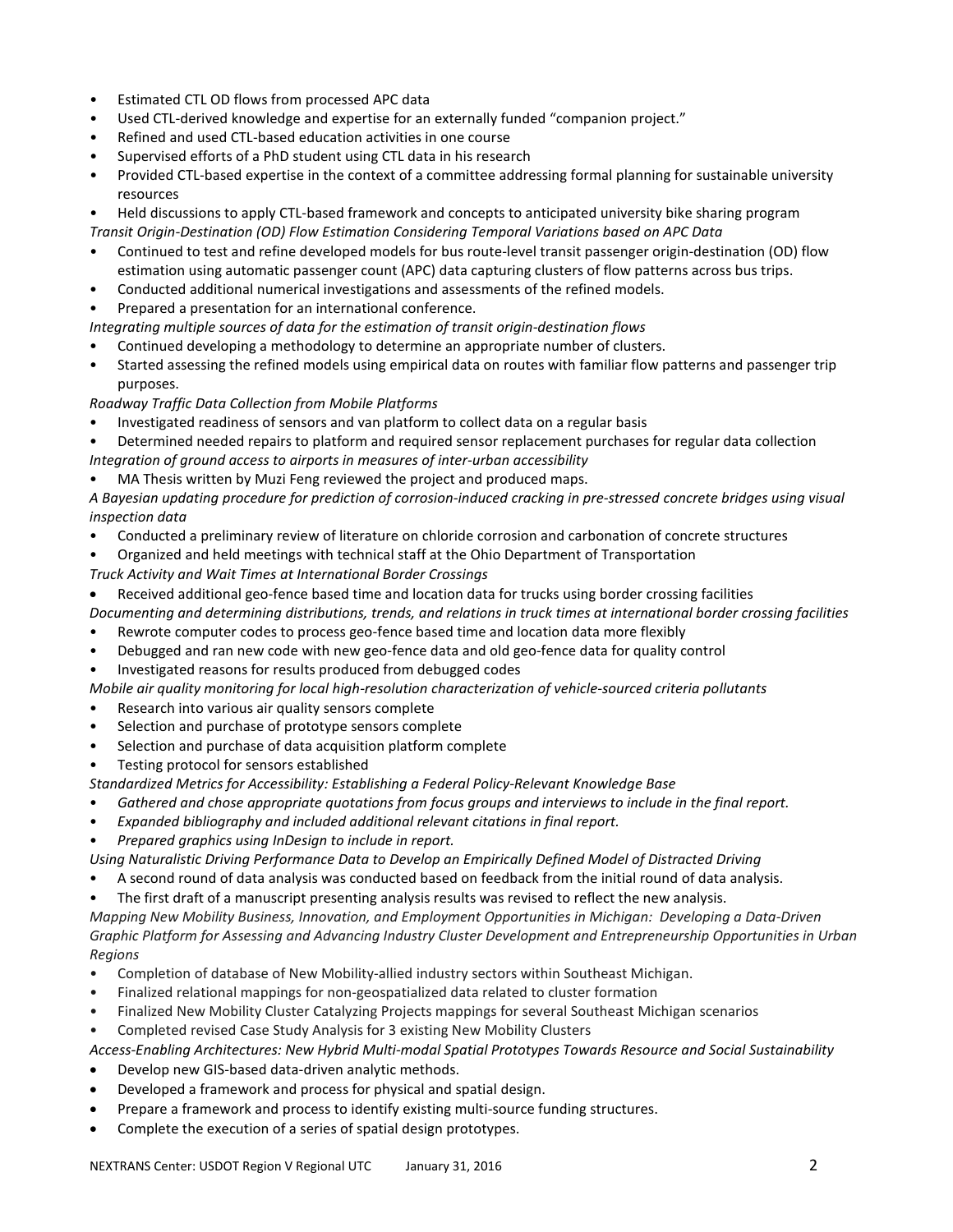## *Accessibility Analysis for Planning Decisions*

- Developed and tested a method for gauging the accessibility impact of proposed land-use changes. *Factor of Heavy Vehicles for Roundabout Design*
- Ongoing video data collection and processing; research literature review

## **Specific Objectives**

*Field Data Based Data Fusion Methodologies to Estimate Dynamic Origin-Destination Demand Matrices from Multiple Sensing Technologies*

- Propose a method that can fully use multiple sources of data to estimate dynamic origin-destination demand matrices.
- Collect multiple sources of data on a real network.
- Calibrate/validate the method by the filed collected data.
- Identify the optimal locations of node sensors and link sensors

*Driving Simulator Laboratory: Traveler Behavior Modeling and Interactive Experiments to Address*

- *Mobility and Safety Needs*
- Provide a robust environment for driving simulator experiments.
- Explore the role of human factors in driver's perception and cognition of the provided information.
- Construct reliable models to better assess the comprehensive value of real-time travel information.
- Provide transportation policy makers and public/private transportation information providers better performance measures of the benefits of real-time travel information.
- Provide graduate and undergraduate students an opportunity to better understand the present state-of-the-art. *Guaranteed LiDAR-aided Multi-object Tracking at Road Intersections*
- Test the algorithm developed for background identification in XYZ Cartesian coordinates
- Account for false identification and occlusion problem

*Integrated Approach to Achieving Environmental Sustainability in Transportation: Coupling Energy Efficiency Solutions with Reductions in Environmental and Climate Foot prints*

- Building an inventory of current GHG emissions from on-road vehicles
- Identifying or conceptualizing alternative transportation scenarios that could reduce the GHG emissions
- Incorporating transportation related educational components into Air Quality Engineering course
- Mentoring and training undergraduate students in transpiration related air quality research

*Effects of Heterogeneous Information Characteristics and Sources on Evacuation Behavior*

- Develop a multi-layer information propagation network
- Develop an agent-based evacuation decision-making model
- Develop a realistic model of vehicular/pedestrian flows and determine effective evacuation strategies
- *Intermodal infrastructure investment decisions and linkage to economic competitiveness*
- Propose an intermodal facility location model that incorporates downside risk

*Information and Transportation Choice, Long- and Short-Term, that Link Sustainability and Livability – Phase II*

- Proposes an interactive accessibility information intervention strategy
- Design an interactive online accessibility mapping application
- Conduct experiments and recruit participants to use the developed online accessibility mapping application *A Novel Decision-Support Tool to Develop Link-Driving Schedules for MOVES*
- Develop a similarity based clustering technique that finds the representative trajectories accounting for vehicular activities,
- Find optimal sets of Link Driving schedule (LDS) using representative trajectories on a link that can be input for MOVES to estimate emissions,
- Demonstrate the applicability of the technique.

*Research, Education and Outreach from Campus Transit Laboratory*

- Sustain, develop, and showcase the CTL as a living lab infrastructure supporting research, education, and outreach
- Archive and process data on passenger flows, vehicle locations, and community perceptions and travel patterns
- Develop seed research investigations, modules for coursework, training of students in data collection, and focused studies of immediate interest to service operators
- Develop collaborations with transit, transportation, and planning agencies and other investigators

*Transit Origin-Destination (OD) Flow Estimation Considering Temporal Variations based on APC Data*

• Improve transit passenger OD flow representation and estimation.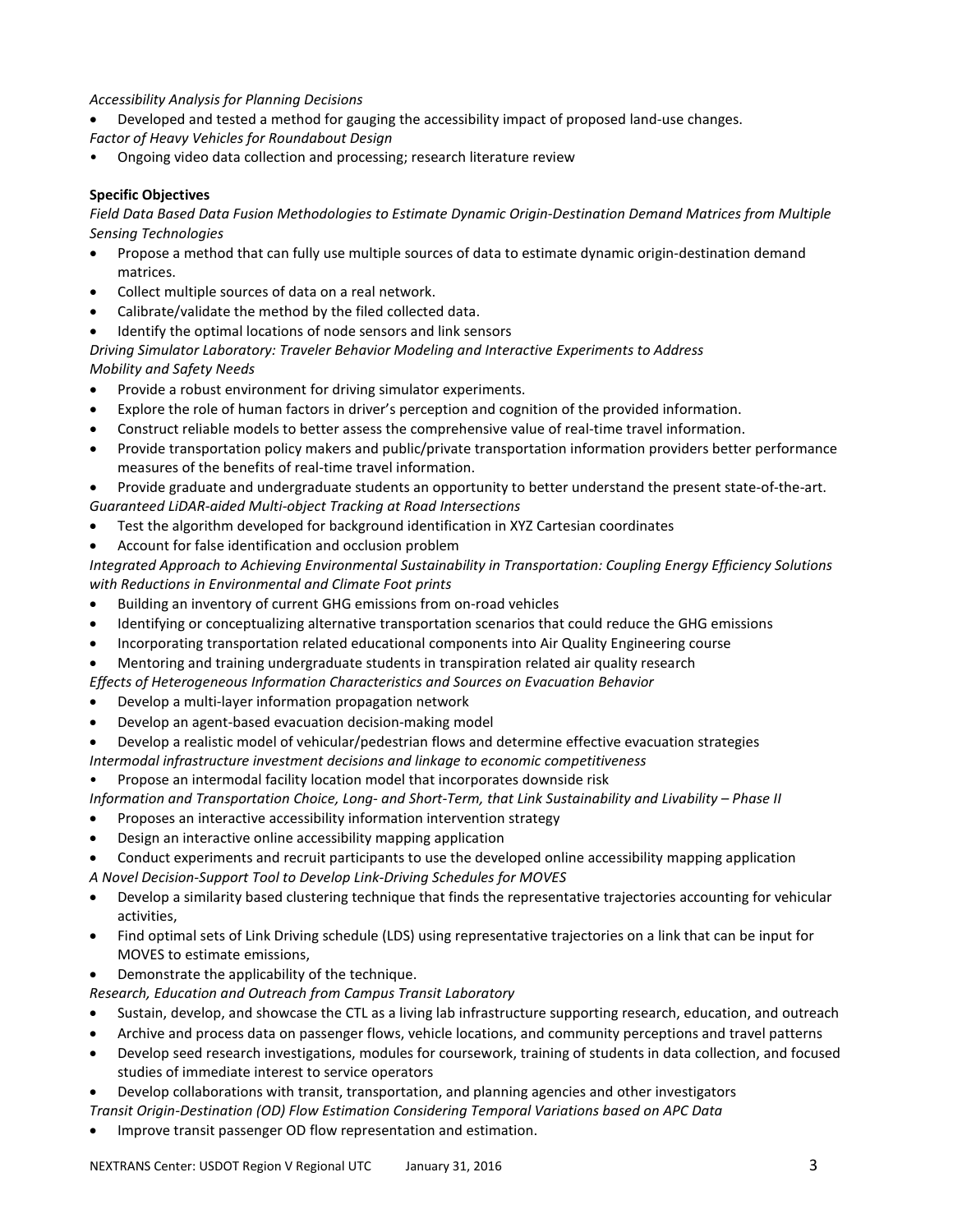- Quantify the achieved improvements with respect to other state-of-the-practice and art methods.
- Demonstrate the feasibility of the new model and methods and their ability to produce interpretable results.. *Integrating multiple sources of data for the estimation of transit origin-destination flows*
- Improve transit passenger OD flow representation and estimation.
- Quantify the achieved improvements with respect to other state-of-the-practice and art methods.

• Demonstrate the feasibility of the new model and methods and their ability to produce interpretable results. *Integration of ground access to airports in measures of inter-urban accessibility*

• The project has been extended and the new objective of measuring airport access change has been added.

*A Bayesian updating procedure for prediction of corrosion-induced cracking in pre-stressed concrete bridges using visual inspection data*

- Gain a better understanding of underlying physical and chemical processes of corrosion initiation and progression.
- Identify databases (from ODOT and other state DOTs) for structural details and inspection records of bridges
- Revise and refine existing concrete bridge deterioration.

• Develop methods to update the parameters of these models on a regular basis as new data becomes available *Roadway Traffic Data Collection from Mobile Platforms*

- Investigate and demonstrate ability to obtain meaningful traffic flow and speed estimates from a mobile platform.
- Determine reliable uncertainty quantifications for the traffic flow and speed estimates.
- Generate interest among potential stakeholders

*Documenting and determining distributions, trends, and relations in truck times at international border crossing facilities*

- Obtain geo-fence-based truck time and location data for trucks crossing the Ambassador and Blue Water bridges
- Process data into information on times trucks incur at various activities at and near the Ambassador Bridge and Blue Water Bridge border crossing facilities
- Interpret processed information into results of general and targeted interest
- Deliver targeted information to stakeholders

*Mobile air quality monitoring for local high-resolution characterization of vehicle-sourced criteria pollutants*

- Identify key sensor components required for mobile air quality monitoring unit
- Develop and implement air quality monitoring unit on a mobile platform
- Collect ambient and transportation-related air quality data using mobile and stationary sensors.
- Investigate contribution of the data collected to that collected using stationary sensors
- *Using Naturalistic Driving Performance Data to Develop an Empirically Defined Model of Distracted Driving*
- Finish the revised data analysis
- Publish the results in a peer-reviewed journal.

*Mapping New Mobility Business, Innovation, and Employment Opportunities in Michigan: Developing a Data-Driven Graphic Platform for Assessing and Advancing Industry Cluster Development and Entrepreneurship Opportunities in Urban Regions*

- Refine graphical depictions between regional assets, regional infrastructures, and new mobility opportunities.
- Refine description of specific industry agents within the new mobility economy
- Complete automation of the data to visualization process for industry sector cartographies
- *Access-Enabling Architectures: New Hybrid Multi-modal Spatial Prototypes Towards Resource and Social Sustainability*
- Utilize a data-driven GIS-based platform to assemble and evaluate existing transportation system data, demographic data and the distribution of social service delivery.
- Identify existing and emerging private sector mobility solutions active within the study area.
- Produce a series of prototypical design solutions, at varying scales, locations and intensities of intervention for the Chicago metro.

*Accessibility Analysis for Planning Decisions*

• Develop a tool that would be accessible to planners in local practice to carry out an accessibility analysis of land development projects.

*Factor of Heavy Vehicles for Roundabout Design*

• Analysis flow behaviors during incremental time frames surrounding truck presence and non-presence

## **Significant Results**

*Field Data Based Data Fusion Methodologies to Estimate Dynamic Origin-Destination Demand Matrices from Multiple Sensing Technologies*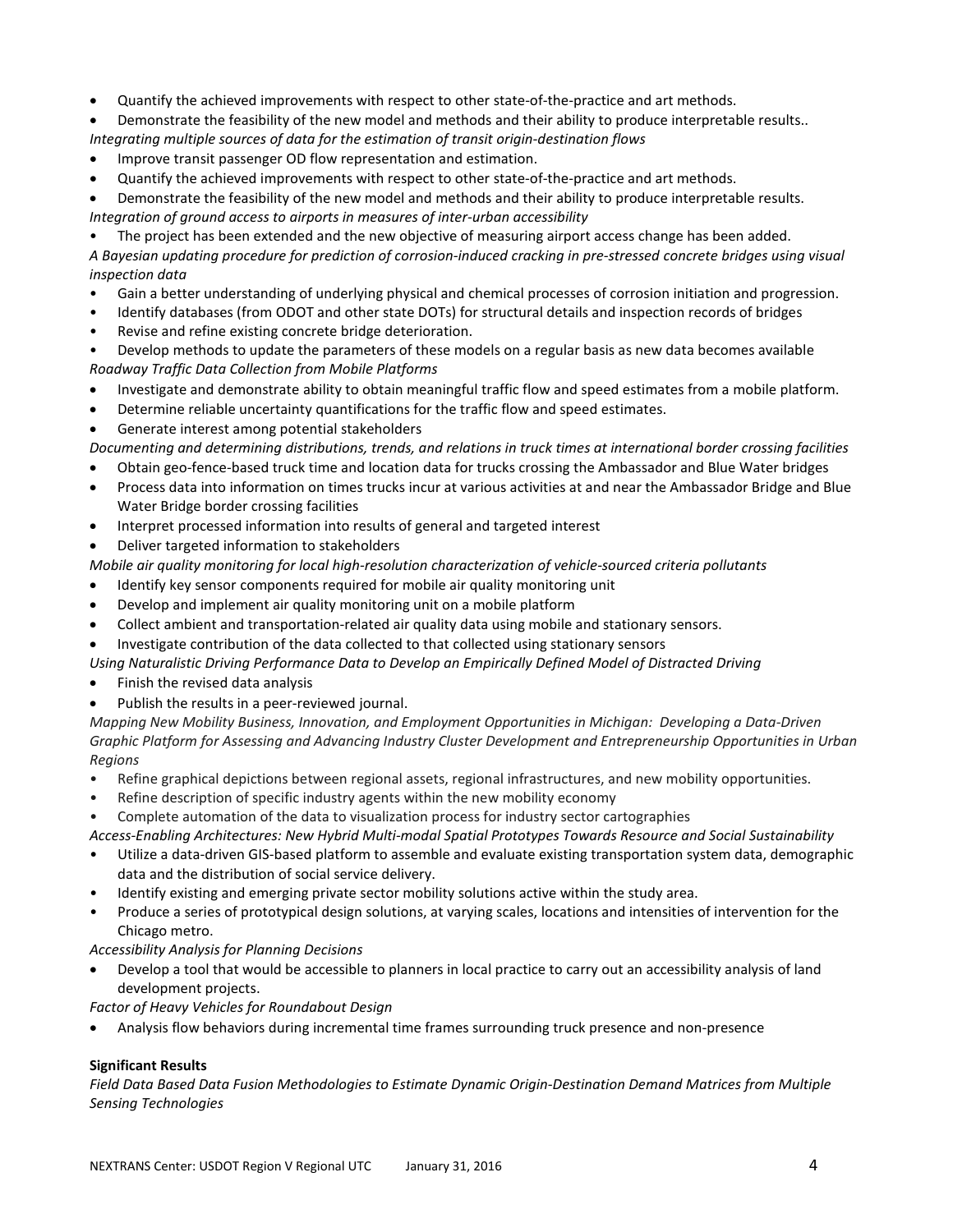- The Bayesian method can fully use the correlation among multiple sources of data by using the variance-covariance matrix of all considered variables.
- The Bayesian method has good performance on non-congested network, while the performance is not so good on congested network.
- The Bayesian method does not converge using the field data collected in the network of Chennai, India. It is suspected that the field collected data still needs to be processed and improved.
- The sensor location model can determine the numbers of link and node sensors and their installation locations.
- The sensor location model can capture the impact of the time duration for which traffic data measurements are available on the optimal sensor deployment strategy

*Driving Simulator Laboratory: Traveler Behavior Modeling and Interactive Experiments to Address Mobility and Safety Needs*

- Improved reliability of the experiments could be accomplished by precise demand calibration of microscopic traffic simulation and integration with the driving simulator software packages.
- Cognitive load is the most significant human factor that affects driver perception of real-time travel information.
- Drivers' individual attributes are important to determine the attitude toward the provided real-time travel information.
- To enhance the reliability, more comprehensive biosensors including electroencephalogram (EEG) are required and its calibration for each participant is critical to evaluate the driver's physiological burden precisely.
- Drivers' emotions derived from the travel context and real-time information in the experiments cannot reflect the realism because the simulated environment cannot simulate *urgency* associated with the travel context. *Guaranteed LiDAR-aided Multi-object Tracking at Road Intersections*
- Developed a method to account for false identification and a specific case of occlusion
- Developing a testing and evaluation methods based on tracking vehicles on video as a ground truth
- Developed polynomial fitting based testing of trajectories.
- Improved dimension estimation to better represent the object using entire history of point cloud
- In evaluating the algorithms with data, we discovered several limitations which we are endeavoring to overcome.
- Investigating a hybrid method of background removal that combines the strengths both special coordinate and Cartesian coordinate based background identification.

*Integrated Approach to Achieving Environmental Sustainability in Transportation: Coupling Energy Efficiency Solutions with Reductions in Environmental and Climate Foot prints*

- Determined that about 154000 metric tons of CO2, 1500 metric tons of NO2and 2500 metric tons of CH4 are emitted daily in the state of Ohio in 2008.
- MATLAB based SOM was developed to classify the counties based on the greenhouse gas emission *Intermodal infrastructure investment decisions and linkage to economic competitiveness*
- The downside risk analysis reveals that investing in intermodal terminals is preferable to investing in ports.
- The expected system costs increases with lower allowed system level downside risk.
- The cost variance increases with lower allowed system level downside risk.

*Information and Transportation Choice, Long- and Short-Term, that Link Sustainability and Livability – Phase II*

- Participants in the experimental group are statistically significantly different from participants in the control group.
- Simultaneous-equation models are applied to study the impact of the proposed strategy and other contributing factors.
- The proposed strategy, an individual's travel behavior before relocation, marital status, and frequency of accessing transportation related information have a strong correlation with the participants' neighborhood accessibility, and a participant's neighborhood accessibility has a significant impact on automobile usage.
- The developed interactive online accessibility mapping application is built on generally available data and provides personalized accessibility information to users,.
- *A Novel Decision-Support Tool to Develop Link-Driving Schedules for MOVES*
- Data collection from EPA inventory; post processing module of trajectory data for traffic simulator; cluster based algorithm for estimating disaggregate emissions;

*Research, Education and Outreach from Campus Transit Laboratory*

- CTL physical and institutional infrastructure were used for empirical validation studies in an FTA-supported, externally funded SBIR project in collaboration with a private company
- Value of using aggregated Wi-Fi data was investigated in a companion project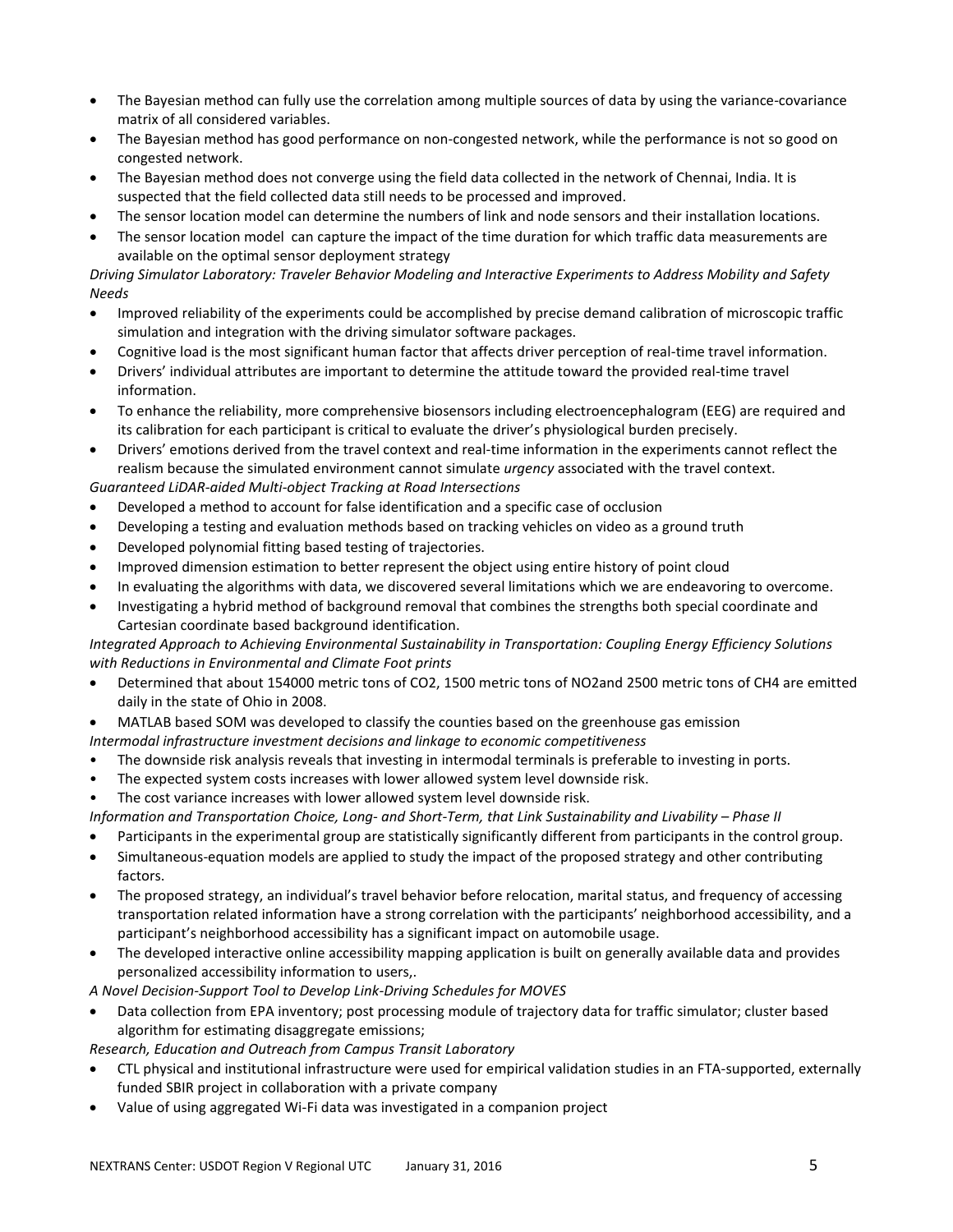- OD flow data were manually collected and provided to researchers evaluating the performance of OD estimation models and data collection technologies
- CTL data and analytical techniques served as benchmarks for externally funded research conducted using Central Ohio Transit Authority data
- Discussions were held with a private company to develop a proposal for an external project using the CTL
- An environmental sensing project using CTL physical and institutional infrastructure was approved
- CTL infrastructure, data, and context were successfully used in an OSU transportation course taken by undergraduate civil engineering students
- *Transit Origin-Destination (OD) Flow Estimation Considering Temporal Variations based on APC Data*
- The variational Bayes aspect of the developed estimation method determines overall flow patterns that are superior in accuracy to those determined by state-of-the-practice and -art methods even when only one cluster is present. *Integrating multiple sources of data for the estimation of transit origin-destination flows*
- The method being developed to determine the appropriate number of clusters is generally equal to the true number of clusters assumed in the numerical simulation study.
- *Integration of ground access to airports in measures of inter-urban accessibility*
- A paper describing our new airport access change has been submitted for peer review.
- *Truck Activity and Wait Times at International Border Crossings*
- Obtained new data with refined geo-fences to be used in future project

*Documenting and determining distributions, trends, and relations in truck times at international border crossing facilities*

- Produced, debugged, and checked new data processing codes that now seem to be working
- Determined that some new geo-fences need adjustments

*Mobile air quality monitoring for local high-resolution characterization of vehicle-sourced criteria pollutants*

- Several cost effective sensor options were identified for the detection of pollutants of interest.
- A blueprint for sensor unit design was completed

*Mapping New Mobility Business, Innovation, and Employment Opportunities in Michigan: Developing a Data-Driven Graphic Platform for Assessing and Advancing Industry Cluster Development and Entrepreneurship Opportunities in Urban Regions*

- Developed recommendations for the support of New Mobility industry sectors.
- Developed workshop method for project presentation to industry partners (forthcoming 2016).

*Access-Enabling Architectures: New Hybrid Multi-modal Spatial Prototypes Towards Resource and Social Sustainability*

- Identified a large number of existing and uncoordinated entities aiming to deliver access to Health, Learning, Food and alternate mobility options that are physically difficult to access given current physical locations, and transit connectivity.
- Leveraging publically-owned and operated spaces of transit infrastructure as a spatial product for access-delivery may produce significant cost savings and ease of access for transit users.
- IT-enabled access provision will form a significant and emerging domain in access provision in the coming years, and guidance is required to assist public officials in understanding the scope of transformation through rethinking existing single-use transit spaces as "platforms for access".

*Factor of Heavy Vehicles for Roundabout Design*

• Preliminary results indicate a passenger car equivalent greater than the current HCM value of 2.0 PCE

#### **Key Outcomes and Other Achievements**

*Field Data Based Data Fusion Methodologies to Estimate Dynamic Origin-Destination Demand Matrices from Multiple Sensing Technologies*

- Field data on the link count and travel time information was collected from multiple sources in the network.
- Field data is analyzed and a Bayesian statistical method is proposed.
- The Bayesian statistical method is in the process of estimating dynamic O-D demand by field collected data in the network of Chennai, India.
- A sensor location model is proposed and applied in the network of Chennai, India.

*Driving Simulator Laboratory: Traveler Behavior Modeling and Interactive Experiments to Address Mobility and Safety Needs*

- The driving simulator experiment scenarios were updated and finalized.
- The driving simulator experiments are being carried out and experimental data have been carefully archived and analyzed.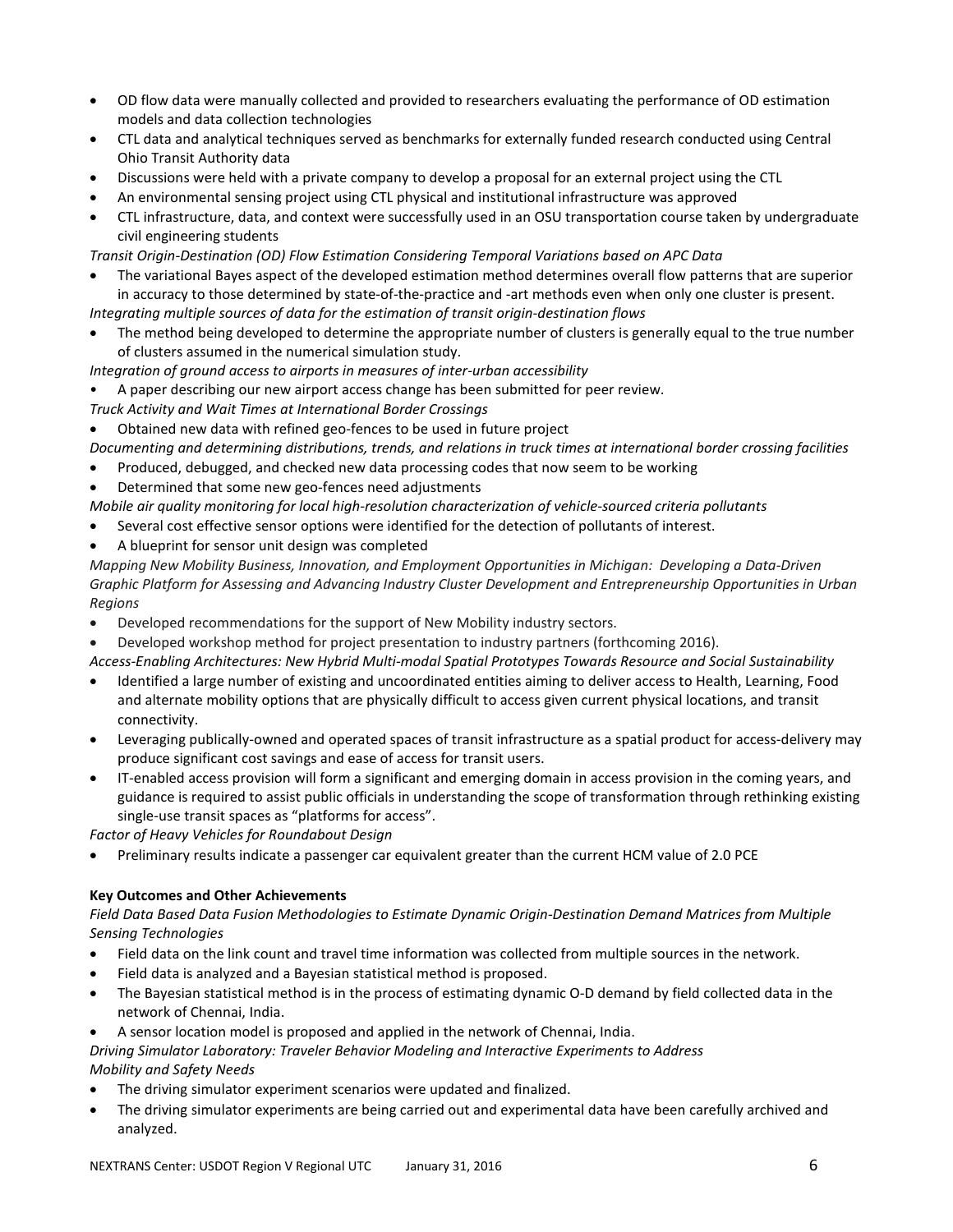- Research findings and experiences have been summarized and presented in relevant international conferences. *Guaranteed LiDAR-aided Multi-object Tracking at Road Intersections*
- Determined a possible method for removing background from LiDAR data
- Implemented back tracking algorithm to better key variables.
- Tackled a specific case of occlusion using backtracking.
- Identified fundamental limitation of LiDAR for dimension estimation of objects. If over a period of time only the side of a vehicle is exposed, then it is hard to estimate the width of the vehicle accurately.

*Integrated Approach to Achieving Environmental Sustainability in Transportation: Coupling Energy Efficiency Solutions with Reductions in Environmental and Climate Foot prints*

- Conference on Renewable Natural gas for transportation titled "Waste to Wheels II" at Central State University on December 2, 2015.
- Trained environmental engineering students in transportation related air pollution and greenhouse gases.
- *Intermodal infrastructure investment decisions and linkage to economic competitiveness*
- Model can assist decision-makers in strategic intermodal facility investment planning.
- The results illustrate the importance of system-level and coordinated planning in strategic intermodal investment decision-making process.
- *Information and Transportation Choice, Long- and Short-Term, that Link Sustainability and Livability – Phase II*
- An interactive online accessibility mapping application
- *A Novel Decision-Support Tool to Develop Link-Driving Schedules for MOVES*
- Decision support tool to assess disaggregate emissions at the local and city level.
- *Research, Education and Outreach from Campus Transit Laboratory*
- CTL infrastructure and concepts were used in an externally funded project
- A presentation based on CTL data and concepts was accepted for a national conference
- Ten additional undergraduate students were recruited for data collection efforts
- *Transit Origin-Destination (OD) Flow Estimation Considering Temporal Variations based on APC Data*
- Continued to produce additional numerical results that provide clear validation of the estimates.
- *Integrating multiple sources of data for the estimation of transit origin-destination flows*
- A presentation at a national conference was accepted.
- Additional results indicated that the method being developed to determine the number of clusters is promising.
- Supported promising numerical results using empirical data.
- *Integration of ground access to airports in measures of inter-urban accessibility*
- A main finding is great stability in the access of nodes that are major hubs or gateways, but also a complex set of lower order places some of which need subsidy to overcome their intrinsic inaccessibility.
- *Truck Activity and Wait Times at International Border Crossings*
- Additional data were obtained
- Transition to a new graduate research associate was completed

*Documenting and determining distributions, trends, and relations in truck times at international border crossing facilities* • Confirmed that codes were working properly

• Determined new truck activity time statistics

*Using Naturalistic Driving Performance Data to Develop an Empirically Defined Model of Distracted Driving*

• Identifying variables and the analyses completed to date have provided important inputs toward the creation of the algorithm to identify distracted driving and estimate the level of distraction.

*Mapping New Mobility Business, Innovation, and Employment Opportunities in Michigan: Developing a Data-Driven Graphic Platform for Assessing and Advancing Industry Cluster Development and Entrepreneurship Opportunities in Urban Regions*

• Preparation of key findings into a 10 minute film for distribution to project partners.

*Access-Enabling Architectures: New Hybrid Multi-modal Spatial Prototypes Towards Resource and Social Sustainability*

- Developed and prototyped a methodology of evaluating potential for access-enabling architectures.
- Work has been assembled and disseminated to disciplinary venues, and a preliminary assembly of materials has been developed for dissemination in video format.

*Accessibility Analysis for Planning Decisions*

• We are also developing a web-based tool to support the more widespread use of this kind of analysis.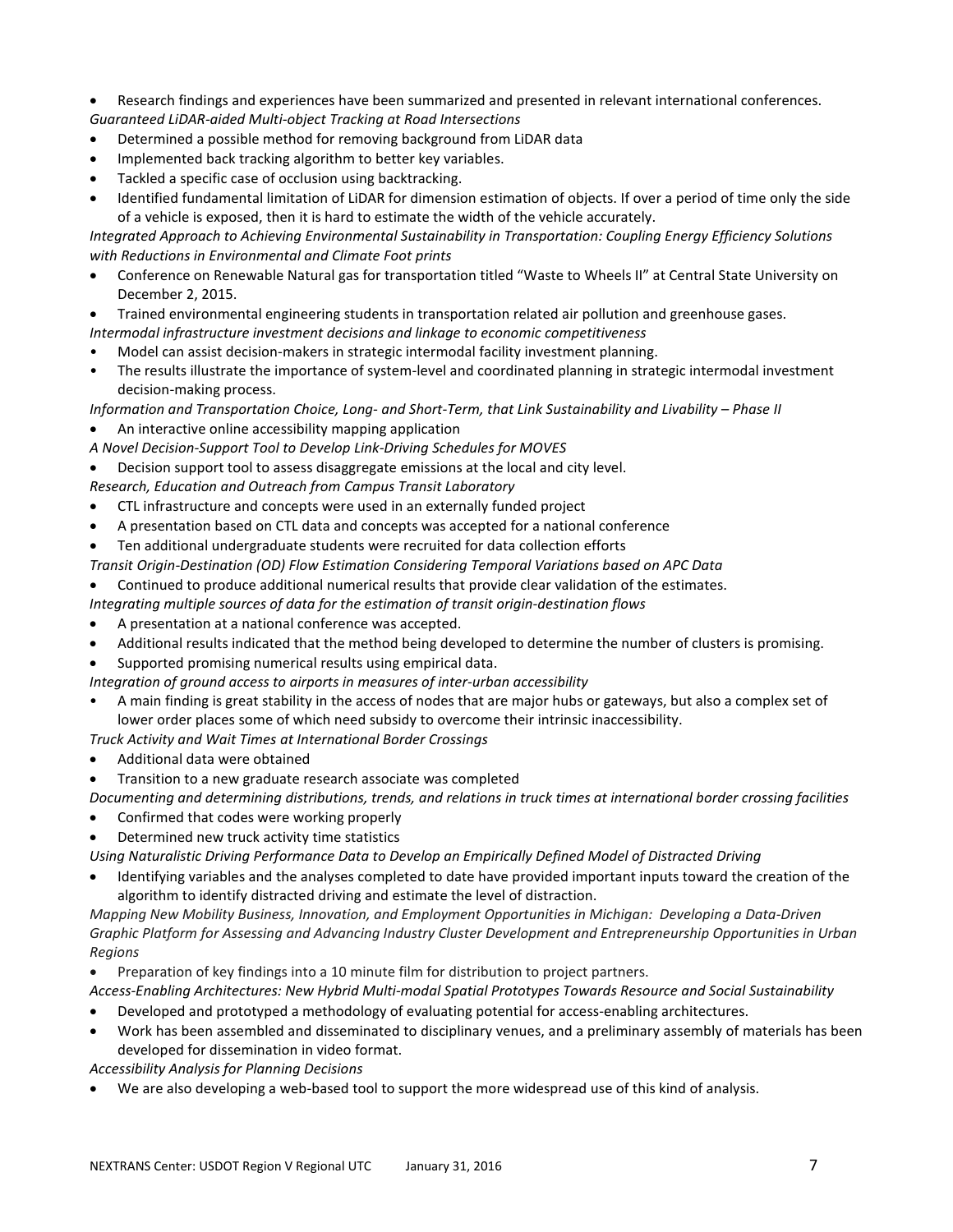## **Efforts to Disseminate Results**

*Field Data Based Data Fusion Methodologies to Estimate Dynamic Origin-Destination Demand Matrices from Multiple Sensing Technologies*

- One paper was submitted for presentation and publication in the 95th annual meeting of TRB.
- Another paper was in preparation for a journal submission.

*Integrated Approach to Achieving Environmental Sustainability in Transportation: Coupling Energy Efficiency Solutions with Reductions in Environmental and Climate Foot prints*

- Presentations in public forums
	- o Climate impacts on the environment Dr. Ramanitharan Kandiah, Presentation to the US President's Initiative; Central State University, Wilberforce, OH; 30<sup>th</sup> October, 2014
	- o Waste to Wheel Conference Dr. Sritharan, Dean of College of Science and Engineering discussed the environmental engineering program's efforts on estimating greenhouse gas emissions from the transportation sector in Ohio and six Midwestern states.

• Incorporated into course curriculum, "Air Quality Engineering" for undergraduate students

*Effects of Heterogeneous Information Characteristics and Sources on Evacuation Behavior*

- Presentations at international conferences
	- o D. Song, Y. Hsu and S. Peeta, "Psychological effects of real-time travel information on route choice decisionmaking processes in multi-tasking travel environments", 14th International Conference on Travel Behaviour Research (IATBR 2015), July 2015.
- Abstracts accepted at international conferences (planned)
	- o D. Song and S. Peeta, "Psychological Effects of Real-Time Travel Information for Heterogeneous Driver Classes", 7th International Conference on Applied Human Factors and Ergonomics (AHFE 2016).

*Intermodal infrastructure investment decisions and linkage to economic competitiveness*

- Paper submitted for peer review (October 2015): Scenario-Based Dynamic Model of System Level Strategic
- Intermodal Facility Investment Planning under Freight Transportation Demand Uncertainty
- Conferences:
	- o INFORMS 2015. Philadelphia. "Downside Risk Analysis for Planning Intermodal Facility Investments"
	- o TRB 2016. Washington. "Scenario-Based Dynamic Model of System Level Strategic Intermodal Facility Investment Planning under Freight Transportation Demand Uncertainty".

*Research, Education and Outreach from Campus Transit Laboratory*

- Input to a final report based on CTL infrastructure and expertise was developed and submitted to prime, and final report was submitted to federal sponsor
- A paper for presentation at a national conference was written, submitted, and revised
- An executive summary for an externally supported project that used CTL expertise and was motivated by CTL results was developed and submitted to sponsor

*Transit Origin-Destination (OD) Flow Estimation Considering Temporal Variations based on APC Data*

- Prepared and presented some aspects of the study at an international conference.
- *Integrating multiple sources of data for the estimation of transit origin-destination flows*
- Submitted a paper for presentation at a national conference. (TRB)
- Prepared and submitted a paper for presentation at an international conference. (WCTR)

*A Bayesian updating procedure for prediction of corrosion-induced cracking in pre-stressed concrete bridges using visual inspection data*

- Paper to 14th World Conference on Transport Research to be held in Shanghai, China in July 2016. -- accepted. *Mobile air quality monitoring for local high-resolution characterization of vehicle-sourced criteria pollutants*
- Four undergraduate researchers will be presenting their work in upcoming undergraduate research forums on campus.
- Discussed concepts with local public health officials as well as faculty in the OSU College of Public Health.
- *Integration of ground access to airports in measures of inter-urban accessibility*

We have submitted our work for peer review.

*Using Naturalistic Driving Performance Data to Develop an Empirically Defined Model of Distracted Driving*

• The manuscript in preparation will be disseminated via publication in a peer-reviewed publication *Mapping New Mobility Business, Innovation, and Employment Opportunities in Michigan: Developing a Data-Driven Graphic Platform for Assessing and Advancing Industry Cluster Development and Entrepreneurship Opportunities in Urban Regions*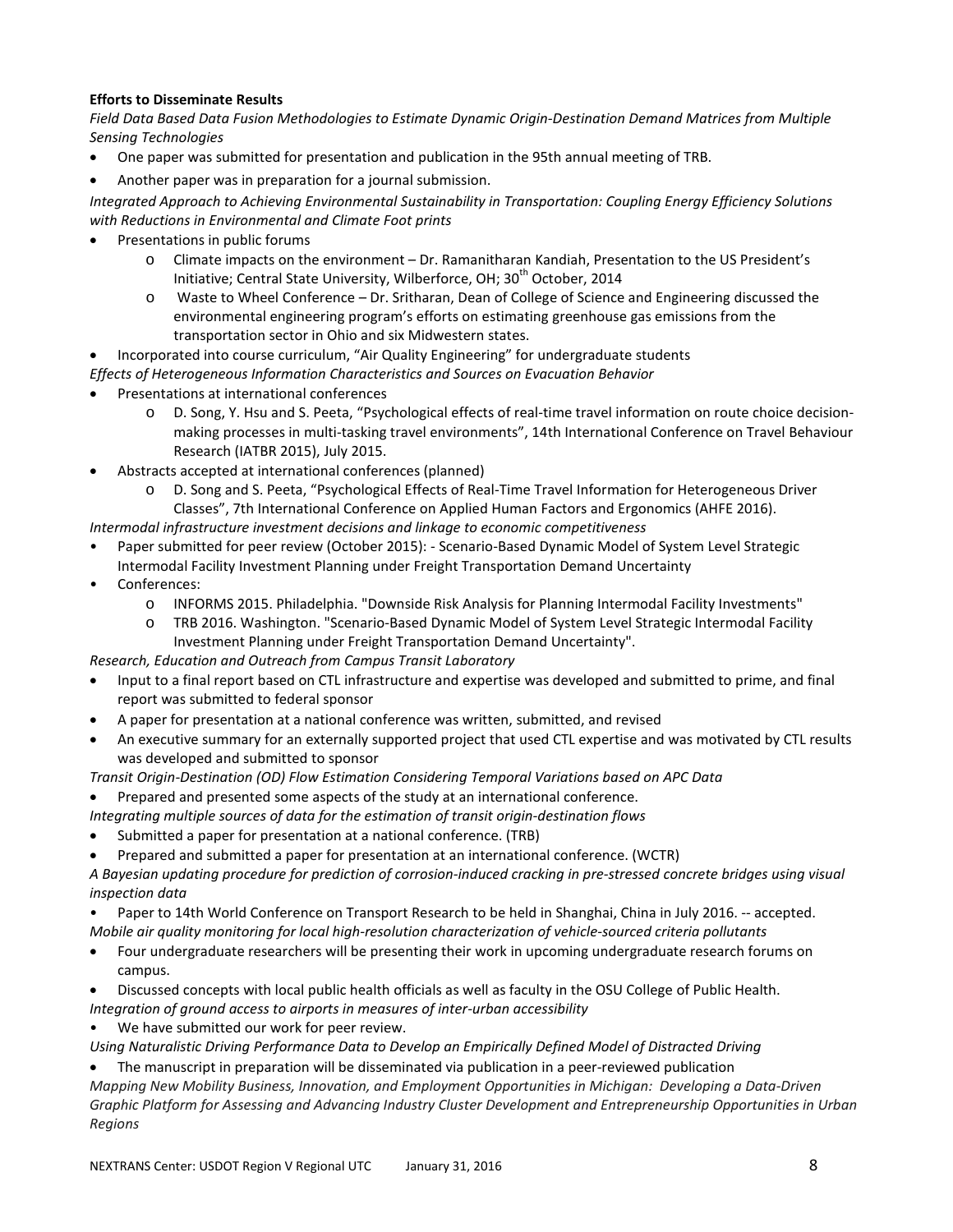- SMART has a database of over 16000 transportation professionals and leaders worldwide. We have announced the work through our website (see [http://um-smart.org/blog\)](http://um-smart.org/blog), through our targeted news, and we have held a range of multi-sector meetings where we have referred to the work.
- Project Team has engaged MTC at U Michiga[n http://www.mtc.umich.edu/.](http://www.mtc.umich.edu/) Zielinski named as part of Faculty Council, Thün invited to join MTC executive board. Project team will seek support to apply findings from this project to new work engaging autonomous vehicle sector / potential cluster in SE Michigan.
- Project team has made several presentations referring to the work in US and international meetings.
- Completing papers for submission to Journals.

*Access-Enabling Architectures: New Hybrid Multi-modal Spatial Prototypes Towards Resource and Social Sustainability*

- Conference paper to national ACSA conference submitted and accepted.
- Journal Paper prepared, submitted to OASE, submitted and accepted.
- Work in progress presented at a range of SMART partner meetings throughout fall of 2015.
- *Accessibility Analysis for Planning Decisions*
- We are currently revising an article for journal submission.

## **Plans for Next Reporting Period (January - June, 2016)**

*Field Data Based Data Fusion Methodologies to Estimate Dynamic Origin-Destination Demand Matrices from Multiple Sensing Technologies*

- Use field collected data to calibrate and validate the developed model.
- Write a technical paper for publication in a journal and present the results in outreach conferences.

*Driving Simulator Laboratory: Traveler Behavior Modeling and Interactive Experiments to Address Mobility and Safety Needs*

- Design additional scenarios (travel context and information) to factorize biosensor data in the experiments.
- Recruit more participants to complete driving simulator experiments with biosensors.
- Collect data of participant's gaze points and focusing patterns using eye-trackers.
- Collect data from EEG devices to analyze driver's physiological burden.
- Analyze the experiment data to identify factors in traveler decision-making process and the psychological effects.
- Summarize research findings into journal papers and research reports and present our research findings.
- *Guaranteed LiDAR-aided Multi-object Tracking at Road Intersections*
- Develop a hybrid method of background identification
- Test backtracking for its effectiveness on multiple datasets with diverse traffic and climatic conditions.
- Improve trajectory estimation of bounding box of the object (vehicle/pedestrian).
- Classifying the tracked objects
- Developing an implementation version of the codes for real-time processing
- Integrate the user interface with the data collection
- Continue with testing and evaluation
- Evaluate SSAM interface with TScan

*Integrated Approach to Achieving Environmental Sustainability in Transportation: Coupling Energy Efficiency Solutions with Reductions in Environmental and Climate Foot prints*

- Estimation of GHG emissions from transportation and identification of the GHG hotspots for Three more Midwestern states (MI, IN and IL)
- Using MOVES and GREET to estimate the GHGs with alternative energy sources as fuels for these states
- Presenting the findings in a peer reviewed national or international conference
- Training two more students in Spring-summer 2016 in MOVES and GREET software
- Sending one student for Summer research training with one of the NEXTRANS partners

Purchasing ADR1500-Dust Monitor equipment for measuring particulates ( $PM_{2.5}$  and  $PM_{10}$ ) from on-road vehicles.

- *Effects of Heterogeneous Information Characteristics and Sources on Evacuation Behavior*
- Survey regarding evacuation behavior and SNS use to collect data for understanding information spread through SNS
- Establish a nested logit model to address each respondent's SNS use in terms of trust in information and information dissemination
- Build an agent-based model to explore the interaction between the individuals including herding behavior under emergency situations
- Explore the effects of heterogeneous information through multiple dissemination sources on evacuation travel decision-making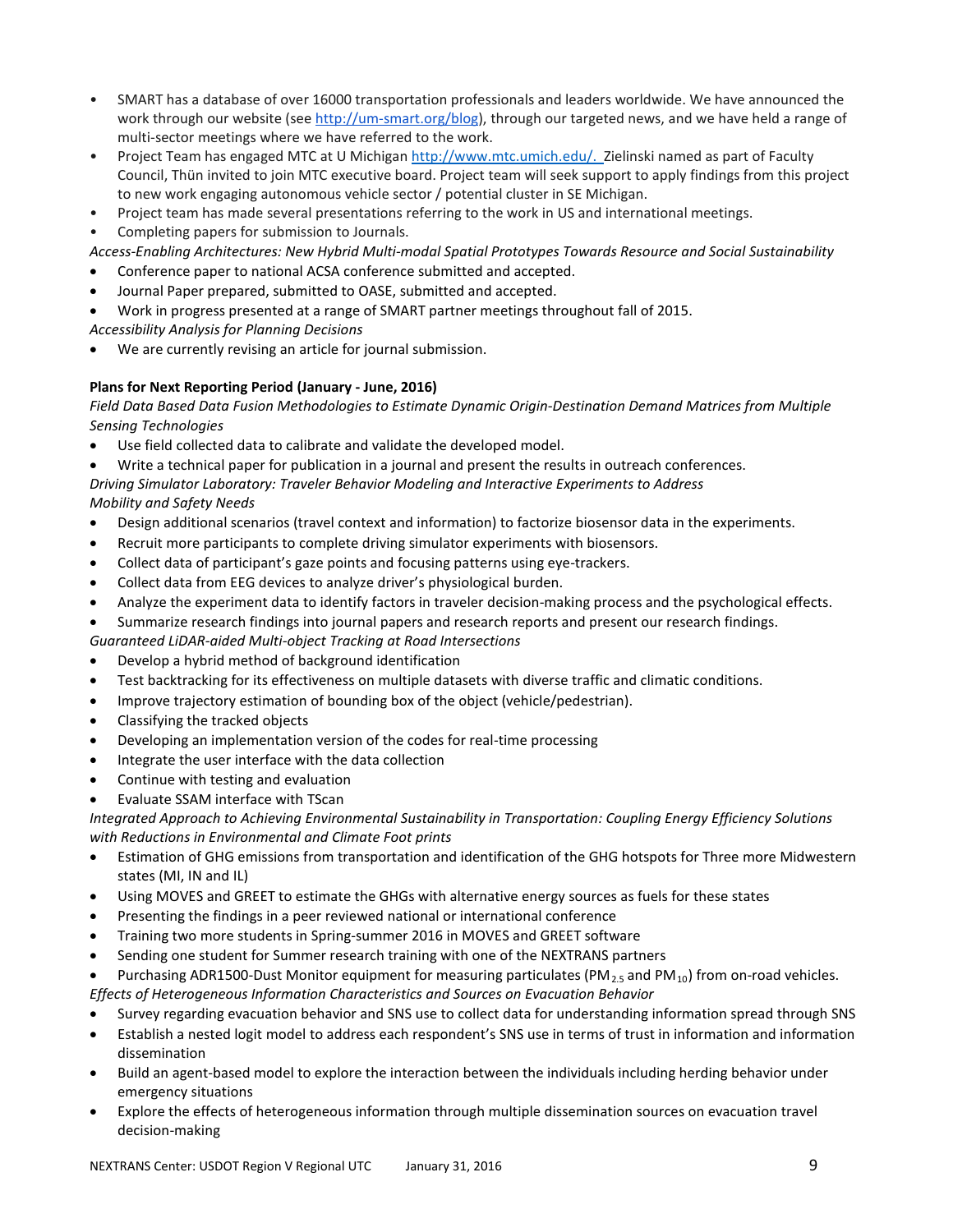- Analyze the traffic network-level interactions based on the evacuation-related decisions of drivers and pedestrians
- Develop a multi-layer network to capture the dynamic evolution and propagation of evacuation information from the multiple source of information
- Collect sample SNS data to calibrate the difference between stated preference (surveys) and revealed preference data under evacuation situations

*Intermodal infrastructure investment decisions and linkage to economic competitiveness*

- Developing framework to measure connectivity of intermodal facility terminals and ports.
- Paper planned for submission for peer review (early 2016): Risk Management in a Systems View of Intermodal Facility Investment under Uncertainty in Freight Commodity Flow

*Information and Transportation Choice, Long- and Short-Term, that Link Sustainability and Livability – Phase II*

- Construct livability index
- *A Novel Decision-Support Tool to Develop Link-Driving Schedules for MOVES*
- Validate the model, fine tune decision support tool and finalize the project report.

*Research, Education and Outreach from Campus Transit Laboratory*

- Continue developing ways to use CTL physical and institutional infrastructure for new projects
- Discuss results and future efforts with transit, transportation, planning, and other agencies, and prepare and submit/deliver articles and presentations
- Collect automatic vehicle location (AVL), automatic passenger counter (APC), Wi-Fi derived OD flow, and directly observed OD flow data
- Exploit manual, web-based, and automatic data-driven investigations to generate and investigate research hypotheses
- Use CTL-based modules in OSU courses
- Develop analytical and methodological skills of graduate students; offer data collection opportunities for graduate and undergraduate students
- *Transit Origin-Destination (OD) Flow Estimation Considering Temporal Variations based on APC Data*

### • Refine additional numerical investigations.

*Integrating multiple sources of data for the estimation of transit origin-destination flows*

- Continue conducting empirical investigations to further validate the quality and interpretability of the flow estimates determined by developed model and estimation methods.
- Continue writing papers for submission for possible publication in peer-reviewed journals.
- Present at a national and international conferences.

*A Bayesian updating procedure for prediction of corrosion-induced cracking in pre-stressed concrete bridges using visual inspection data*

- Identify appropriate probabilistic models for prediction of initiation of corrosion deterioration and its progression over time in concrete bridge structures
- Examine the sensitivity of the selected models to their input parameters
- Identify bridges with concrete decks in the inventory of ODOT.
- Write the paper on the proposed framework for The World Conference on Transport Research (WCTR). *Roadway Traffic Data Collection from Mobile Platforms*
- Calibrate replacement sensors and integrate with van platform; begin collecting empirical data; develop validation protocols

*Mobile air quality monitoring for local high-resolution characterization of vehicle-sourced criteria pollutants*

- Calibrate and test sensors under controlled laboratory conditions; Test sensors in outdoor mobile conditions
- Design and construct sensing housing unit for vehicle mount
- Upon finalization of prototype design, the fabrication of 10 more units will be undertaken.
- These units will be deployed on vehicles during the summer term, to obtain preliminary data for analysis. *Documenting and determining distributions, trends, and relations in truck times at international border crossing facilities*
- Adjust erroneous geo-fences; Produce summary statistics and visualizations for stakeholder comparison
- *Standardized Metrics for Accessibility: Establishing a Federal Policy-Relevant Knowledge Base*

• Continue drafting of final report.

*Using Naturalistic Driving Performance Data to Develop an Empirically Defined Model of Distracted Driving*

• Finish second round of data analysis ; Finish manuscript revision/preparation and submit to a peer-reviewed publication; present results to peers at meetings/conferences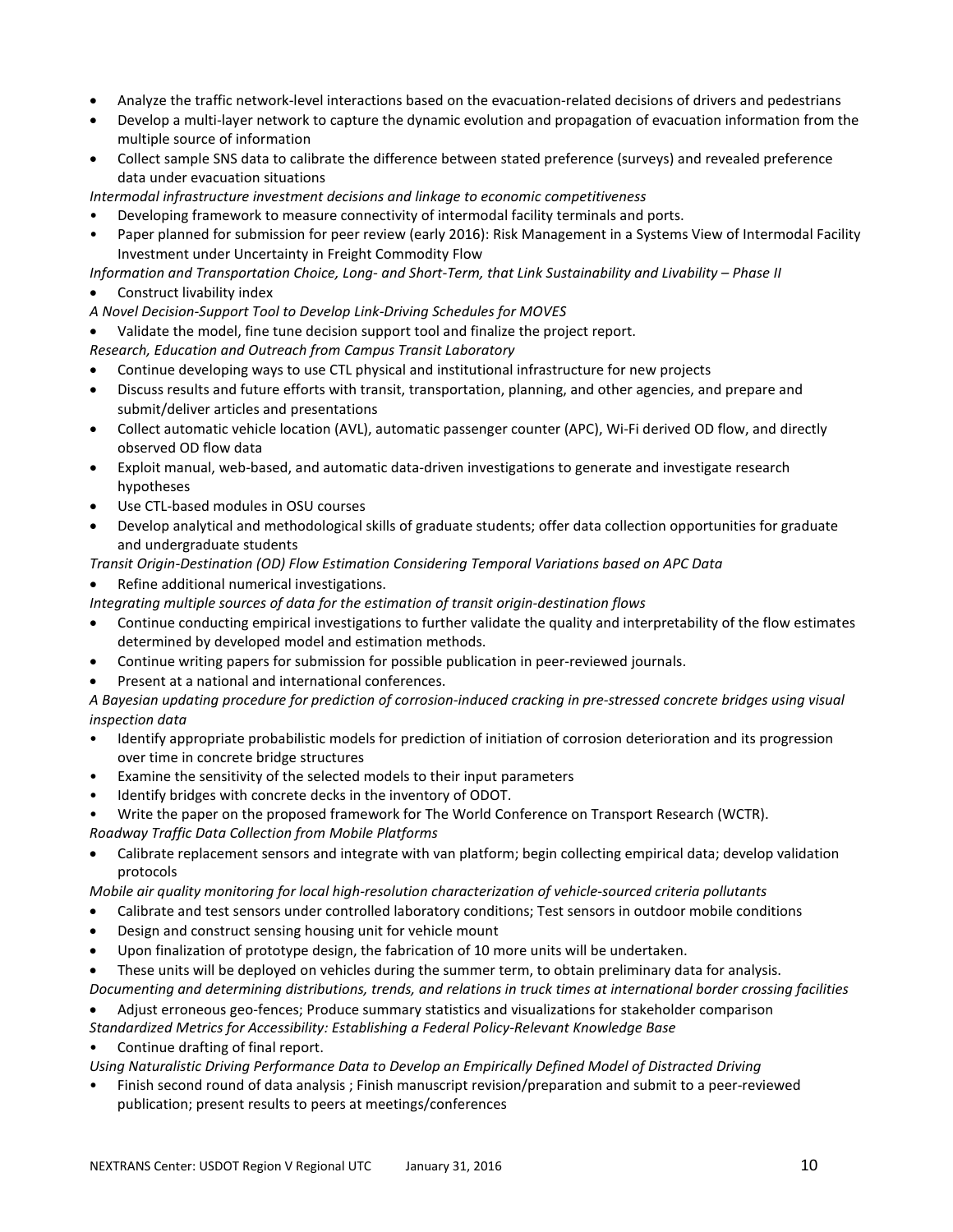*Mapping New Mobility Business, Innovation, and Employment Opportunities in Michigan: Developing a Data-Driven Graphic Platform for Assessing and Advancing Industry Cluster Development and Entrepreneurship Opportunities in Urban Regions*

- Paper finalization for submission to journals.
- *Access-Enabling Architectures: New Hybrid Multi-modal Spatial Prototypes Towards Resource and Social Sustainability*
- Work from this grant has been presented to thought-leaders at Ford Motor Company, and a 2016-2018 Ford Alliance Grant of \$220K has been awarded to support further development of the project methodologies and applications in Southeast Michigan, and to produce a general toolkit to enable applications across US metros.

*Factor of Heavy Vehicles for Roundabout Design*

• Continue video data collection at roundabouts and further analyze data

## **PART 2: PRODUCTS**

*Field Data Based Data Fusion Methodologies to Estimate Dynamic Origin-Destination Demand Matrices from Multiple Sensing Technologies*

- Senlai Zhu, Hong Zheng, Srinivas Peeta, Yuntao Guo, Lin Cheng and Wei Sun. Optimal Heterogeneous Sensor Deployment Strategy for Dynamic Origin-Destination Demand Estimation. *In: Proceeding of the 95th Annual Meeting in Transportation Research Board, TRB 2016*.
- Senlai Zhu, Hong Zheng, Srinivas Peeta and Lin Cheng. A Bayesian method for dynamic origin-destination demand estimation synthesizing multiple sources of data. To be submitted to *Networks and Spatial Economics.*
- Technologies or techniques: The project use video camera, GPS and bluetooth to collect traffic data.
- Model: The project developed a traffic simulation model in AIMSUN.
- Model: The project developed a Bayesian statistical methodology to estimate origin-destination matrices that synthesize multiple data sources.

#### *Driving Simulator Laboratory: Traveler Behavior Modeling and Interactive Experiments to Address Mobility and Safety Needs*

- D. Song, Y. Hsu and S. Peeta, "Psychological effects of real-time travel information on route choice decision-making processes in multi-tasking travel environments", 14th International Conference on Travel Behaviour Research (IATBR 2015), July 2015.
- S. Peeta, D. Song, S. He, S. Agrawal, Y. Guo and Y. Kim, "Design of interactive driving simulator experiments for realtime route guidance that capture human factors considerations", 6th International Conference on Applied Human Factors and Ergonomics (AHFE 2015), July 2015.
- D. Song and S. Peeta, "Effects of cognitive load on traveler response under real-time travel information provision", 6th International Conference on Applied Human Factors and Ergonomics (AHFE 2015), July 2015.
- W. Sun, S. Peeta, S. He, "Dynamic fatigue driving recognition based on double-level fusion", 6th International Conference on Applied Human Factors and Ergonomics (AHFE 2015), July 2015.

*Integrated Approach to Achieving Environmental Sustainability in Transportation: Coupling Energy Efficiency Solutions with Reductions in Environmental and Climate Foot prints*

- Publications, conference papers, and presentations
	- o Climate impacts on the environment Dr. Ramanitharan Kandiah, Presentation to the US President's Initiative; Central State University, Wilberforce, OH; 30th October, 2014
	- o Waste to Wheel Conference Dr. Sritharan, Dean of College of Science and Engineering discussed the environmental engineering program's efforts on estimating greenhouse gas emissions from the transportation sector in Ohio and six Midwestern states.
- Databases: Annual Average Daily Traffic (AADT) data; estimated annual Greenhouse Gases for Ohio
- Educational aides or curricula
	- o One week 3Hr lecture presentation on Transportation related air pollution and MOVES for "Air Quality Engineering" course
	- o Two hour transportation, environment and greenhouse gases related lecture for middle school and high school kids

*Effects of Heterogeneous Information Characteristics and Sources on Evacuation Behavior*

• Presentations at international conferences: D. Song, Y. Hsu and S. Peeta, "Psychological effects of real-time travel information on route choice decision-making processes in multi-tasking travel environments", 14th International Conference on Travel Behaviour Research (IATBR 2015), July 2015.

*Intermodal infrastructure investment decisions and linkage to economic competitiveness*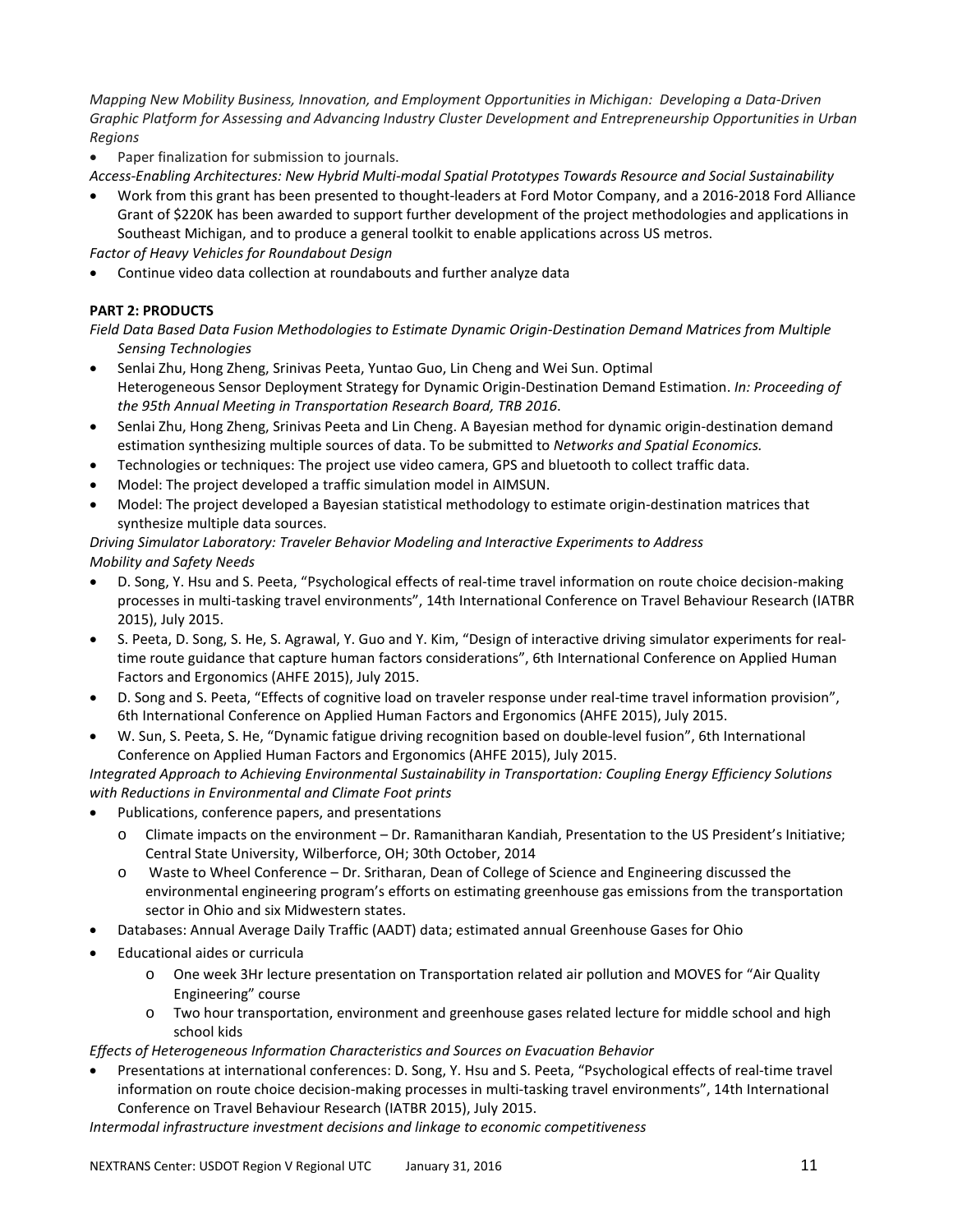- Paper submitted for peer review (October 2015), Transportation Research Records: Scenario-Based Dynamic Model of System Level Strategic Intermodal Facility Investment Planning under Freight Transportation Demand Uncertainty
- Conferences:
	- o INFORMS 2015. Philadelphia. "Downside Risk Analysis for Planning Intermodal Facility Investments"
	- o TRB 2016. Washington. "Scenario-Based Dynamic Model of System Level Strategic Intermodal Facility Investment Planning under Freight Transportation Demand Uncertainty"

*Information and Transportation Choice, Long- and Short-Term, that Link Sustainability and Livability – Phase II*

- Conference paper: The impacts of interactive accessibility information on residential location choice and travel behavior: an experimental study,  $4<sup>th</sup>$  symposium of the European Association for Research in Transportation
- Publication: The Impacts of interactive accessibility information intervention strategy on residential location choice and travel behavior, planned to submit to Transportation Research Part A
- *A Novel Decision-Support Tool to Develop Link-Driving Schedules for MOVES*
- Publication: Aziz, H.M. and Ukkusuri, S.V. Finding the link driving schedules LDS for integrated tra ffic emissions EPA-MOVES simulator by clustering with dynamic time warping measures. In review Transportation Research Part D (2015).
- *Research, Education and Outreach from Campus Transit Laboratory*
- Publications, conference papers, presentations
	- o Mishalani, R.G., M.R. McCord, and H. Reinhold M. Ettefagh, 2015. Transit Route-level OD Flow Determination from Passengers' Mobile Devices' Wi-Fi Signals: Methodology and Empirical Evaluation. Under review for publication in Transportation Research Record (acknowledgement of federal support: yes)
	- o Mishalani, R.G., M.R. McCord, and H. Reinhold, 2015. Transit Route-level OD Flow Determination from Passengers' Mobile Devices' Wi-Fi Signals: Methodology and Empirical Evaluation. Accepted for presentation at 95th Annual Meeting of the Transportation Research Board, Washington, DC (acknowledgement of federal support: yes)
- Websites: A website includes among other things, activities and results from this project: http://transitlab.osu.edu/campus-transit-lab
- Technologies, techniques:
	- o Commercial-grade state-of-the practice automatic vehicle location technologies, passenger information systems, and automatic passenger counter technologies implemented on an operational bus service provide data that are regularly downloaded and stored
	- o Systematic data collection using mobile-based Wi-Fi sensing technologies is regularly conducted, and techniques are developed to produce OD flow estimates from the data
- Databases: Databases that include bus location, position, and speed data, bus passenger boarding and alighting data, estimated and observed bus passenger origin-destination flows are developed and updated
- Physical collections: bus passenger origin-destination flows are manually collected; manually assisted, Wi-Fi based flow data are collected
- Software or NetWare: various codes for archiving, processing, and analyzing the rich and large datasets collected through the Campus Transit Lab are used
- Educational aids or curricula
	- o Data obtained from the CTL, as well as the physical infrastructure, are used in classes
	- o Data are provided to students conducting independent research or project activities not associated with the project
	- o Hands-on experience in transit data collection is provided to graduate and undergraduate students associated with the project
	- o Experience with practical transit planning and operations issues is provided to graduate students through outreach activities
- Instruments or equipment: collaboration with bus service operators is undertaken to maintain the sensing equipment on the bus fleet, the storage of data on the buses, the communication of the data to the server, the accompanying software to manage these processes, and the real-time passenger information system
- Data and Research Material: data that include bus location, position, and speed data, bus passenger boarding and alighting data, and estimated and observed bus passenger origin-destination flows are collected and stored
- Models: models needed to investigate preliminary hypothesis are developed, and validation studies are conducted for models developed under other projects

*Transit Origin-Destination (OD) Flow Estimation Considering Temporal Variations based on APC Data*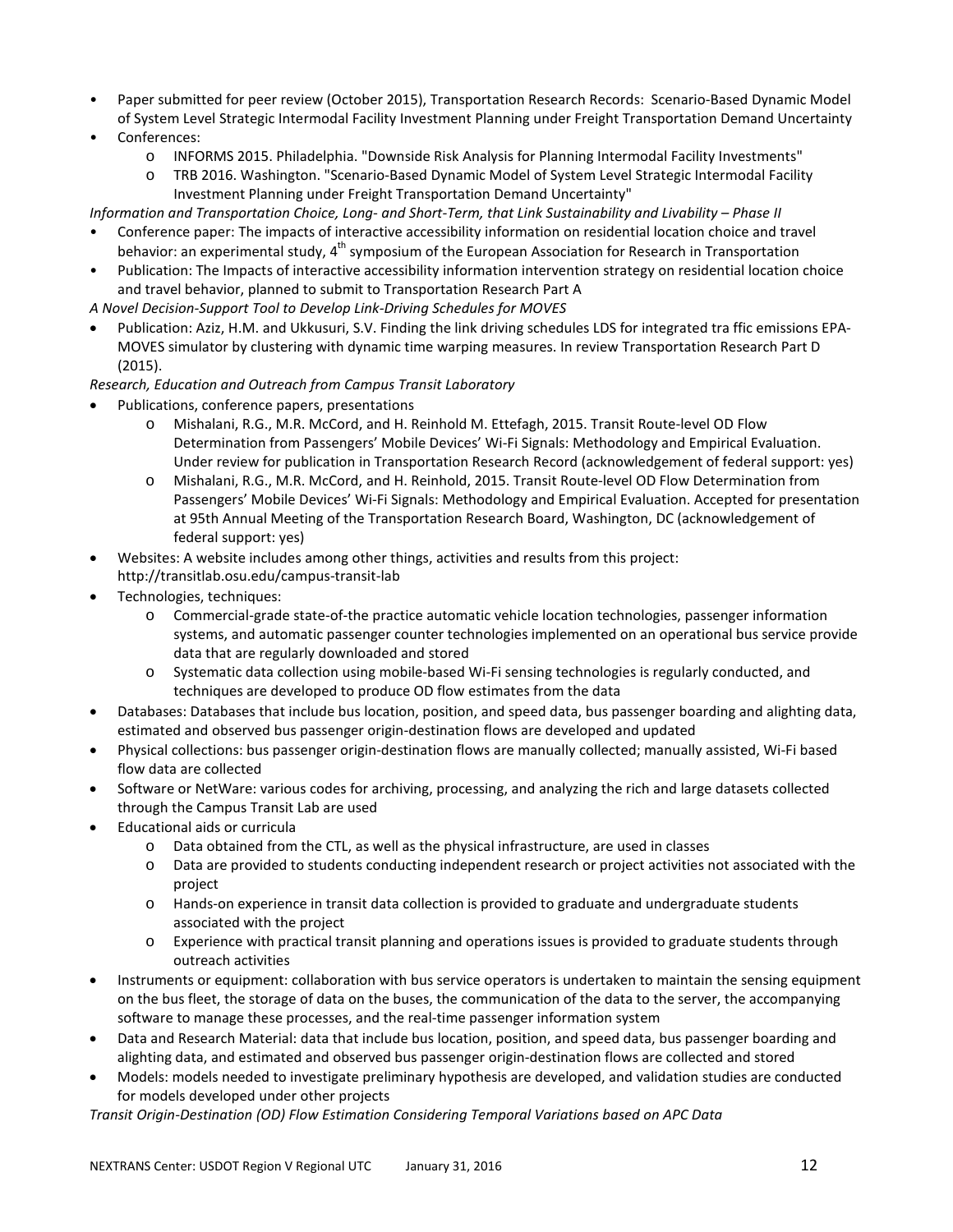• Publications, conference papers, presentations: Landgraf, A., Mishalani, R.G., Goel, P.K., McCord, M.R. Estimating Transit OD Flows using Boarding and Alighting Data: A Clustering-based Variational Bayes Method that Recognizes and Identifies Several Underlying Latent OD Matrices. Proceedings of the 13th International Conference on Advanced Systems for Public Transport to be held in Rotterdam, The Netherlands, 19-23 July 2015.

*Integrating multiple sources of data for the estimation of transit origin-destination flows*

- Publications, conference papers, presentations:
	- o Landgraf , A., Mishalani, R.G., McCord, M.R. Goel, P.K. Estimating Transit OD Flows using Boarding and Alighting Data: An Efficient Variational Bayes Method and Clustering-based Extension that Recognizes Multiple Latent OD Flow Matrices. Submitted for possible presentation at the Transportation Research Board 95th Annual Meeting, Washington D.C.
	- o Landgraf , A., Mishalani, R.G., McCord, M.R. Goel, P.K. Variational Bayes Method for Estimating Transit Route OD Flows using Boarding and Alighting Data in the Presence of Multiple Latent Flow Patterns: Methodology, Evaluation, and Validation. Submitted for possible proceedings publication and presentation at the 14th World Conference on Transport Research, Shanghai, China.
- Technologies, techniques: new techniques are developed that improve upon the estimation of transit passenger OD flows using APC data.
- Software or NetWare : various codes for applying the new estimation methods and for conducting the numerical and empirical investigations.
- Models: model for better representing transit passenger OD flows considering clusters of flow patterns across bus trips.

*Integration of ground access to airports in measures of inter-urban accessibility*

• Publication: Computation and interpretation of accessibility changes from spatial interaction data in the contiguous US air transport system; Yongha Park and M.E. O'Kelly. Paper submitted for peer review.

*A Bayesian updating procedure for prediction of corrosion-induced cracking in pre-stressed concrete bridges using visual inspection data*

- Publications, conference papers, and presentations: Shafieezadeh, A., Mishalani, R., "A Bayesian updating procedure based on visual inspection data for enhanced prediction of surface cracking in prestressed concrete bridge decks," 14th World Conference on Transport Research, 10-15 July 2016, Shanghai, China, Abstract Accepted
- Software or NetWare: preliminary MATLAB code for probabilistic corrosion modeling of prestressed concrete bridge structures has been developed

*Documenting and determining distributions, trends, and relations in truck times at international border crossing facilities*

- Technologies or techniques: vehicle location and timing technologies in use on operating trucks and virtual geofences are combined to produce unique datasets.
- Databases: aggregated longitudinal and disaggregated, truck trip-level databases are developed for truck times incurred in multiple activities. (Data are received from private trucking company, and truck trip-level data are not presently available for public dissemination.)
- Software or NetWare: various codes are developed to process raw data into times truck incur at various locations and to process truck trip-level times into summary measures
- Data and Research Material: unique aggregated longitudinal and disaggregated, truck trip-level data are amassed *Using Naturalistic Driving Performance Data to Develop an Empirically Defined Model of Distracted Driving*

• A draft manuscript has been prepared and is currently being revised to reflect new data analysis *Mapping New Mobility Business, Innovation, and Employment Opportunities in Michigan: Developing a Data-Driven Graphic Platform for Assessing and Advancing Industry Cluster Development and Entrepreneurship Opportunities in Urban Regions*

• Audio or Video products: Project video completed Dec 2015, currently being formatted for distribution via SMART project partner network (Spring 2016)

*Access-Enabling Architectures: New Hybrid Multi-modal Spatial Prototypes Towards Resource and Social Sustainability*

- Peer –reviewed conference paper: K. Velikov and G. Thün "Assembling Urban Platforms for Appropriation: Protean Prototypes," at *ACSA 104th National Conference, Shaping New Knowledges*, Seattle, WA, Mar. 17-19, 2016. *(presentation forthcoming)* - acknowledgement of federal support
- Peer-reviewed journal articles: K. Velikov, G. Thün, "Urban Platforms for Appropriation: Protean Prototypes" in *OASE Journal for Architecture: OASE #96: SOCIAL POETICS \_ The Architecture of Use and Appropriation, E.* Vervloesem, M. Goethals, H. Yegenoglu, M. Dehaene, Vol 96 2016 *(accepted: in final editorial review) -- acknowledgement of federalsupport:*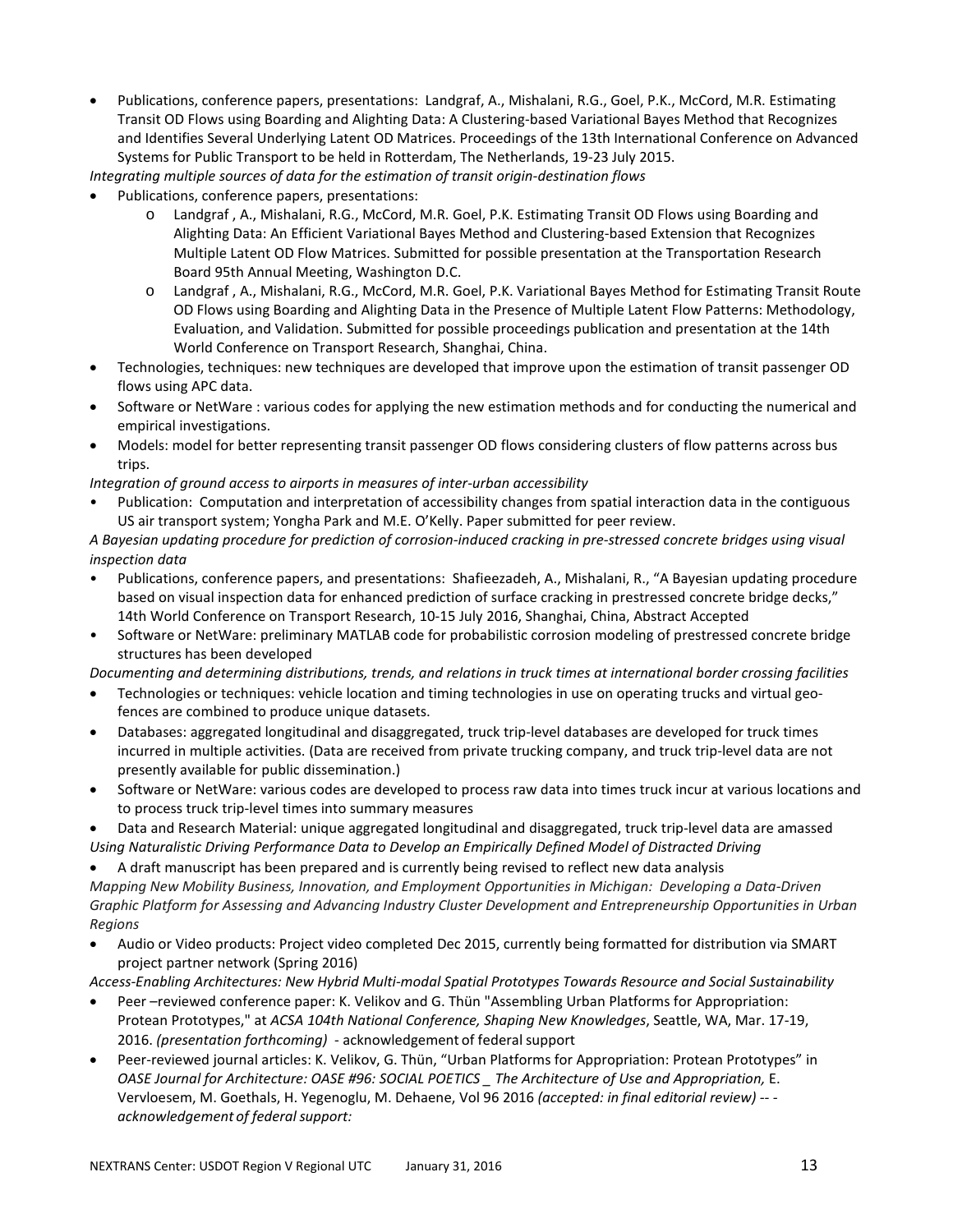- Databases: "Access-Enabling Agents in Chicagoland": excel-based geo-encoded database assembling public, NGO and private organizations delivering access to "Health, Learning, Food and alternate mobility options for the Chicagoland metro.
- Audio or Video products:
	- o *"Protean Prototypes: Access Enabling Architectures for Chicagoland Part I"* (video) 19:31,<https://vimeo.com/108468499> -- This video assembles a range of city-wide maps prepared for the project illustrating the concepts of 'geographies of exclusion', and systems of delivery of access across themes of Health, Learning, Food and alternate mobility options for the Chicagoland metro. Video is currently published through Vimeo and linked to the RVTR Research Group website. (Total Views: Jan 15 2016: 124)
	- o *"Protean Prototypes: Access Enabling Architectures for Chicagoland Part II"* (video) 7:59[; https://vimeo.com/108468500](https://vimeo.com/108468500) -- This video illustrates the application of access- enabling architectures across three scales of transit intervention situated in the Chicagoland metro. Video is currently published through Vimeo and linked to the RVTR Research Group website. (Total Views: Jan 15 2016: 97)

*Accessibility Analysis for Planning Decisions*

- Conference presentation: "Project-Level Accessibility Analysis for Planning Practice." Presented at the conference of the Network on European Communications and Transport Activities Research, Ann Arbor, and the conference of the Association of Collegiate Schools of Planning, Houston.
- Website under development: technique for evaluating accessibility impacts under development and will be facilitated by a publicly available web tool.

## **PART 3: PARTICIPANTS & COLLABORATING ORGANIZATIONS**

## **Partnership Organization Information**

*Field Data Based Data Fusion Methodologies to Estimate Dynamic Origin-Destination Demand Matrices from Multiple Sensing Technologies*

• Collaborate with Gitakrishnan Ramadurai (Co-PI), Department of Civil Engineering, Indian Institute of Technology, Madras, India

*Guaranteed LiDAR-aided Multi-object Tracking at Road Intersections*

• Indiana Department of Transportation via Joint Transportation Research Program, West Lafayette and Indianapolis, Indiana – supplementary financial support; advisory committee representing the end user

*Integrated Approach to Achieving Environmental Sustainability in Transportation: Coupling Energy Efficiency Solutions with Reductions in Environmental and Climate Foot prints*

- Regional Air Pollution Control Agency (RAPCA)- Dayton, OH: Demonstration of Air quality measurements, guest lecture for Summer Transportation institute on Greenhouse gases, MOVES demonstration
- NETInCubator: Collaborated with Environmental Engineering Program to coordinate efforts at Central State University in organizing the Waste to Wheels Conference

*Research, Education and Outreach from Campus Transit Laboratory*

- The Ohio State University Department of Transportation and Traffic Management, Columbus, Ohio financial support, in-kind support, facilities
- Clever Devices, Woodbury, New York -- in-kind support
- Ohio Department of Transportation, Columbus, Ohio -- in-kind support
- Mid-Ohio Regional Planning Commission, Columbus, Ohio -- in-kind support
- Central Ohio Transit Authority. Columbus, Ohio -- in-kind support
- Intelligent Automation, Inc., Rockville, Maryland -- in-kind support

*Transit Origin-Destination (OD) Flow Estimation Considering Temporal Variations based on APC Data*

- The Ohio State University Department of Transportation and Traffic Management, Columbus, Ohio financial support, in-kind support, facilities
- *Integrating multiple sources of data for the estimation of transit origin-destination flows*
- The Ohio State University Department of Transportation and Traffic Management, Columbus, Ohio financial support, in-kind support, facilities

### *Integration of ground access to airports in measures of inter-urban accessibility*

• The Ohio State University, Columbus, Ohio – Department of Geography and Center for Urban and Regional Analysis provided the platform for this work.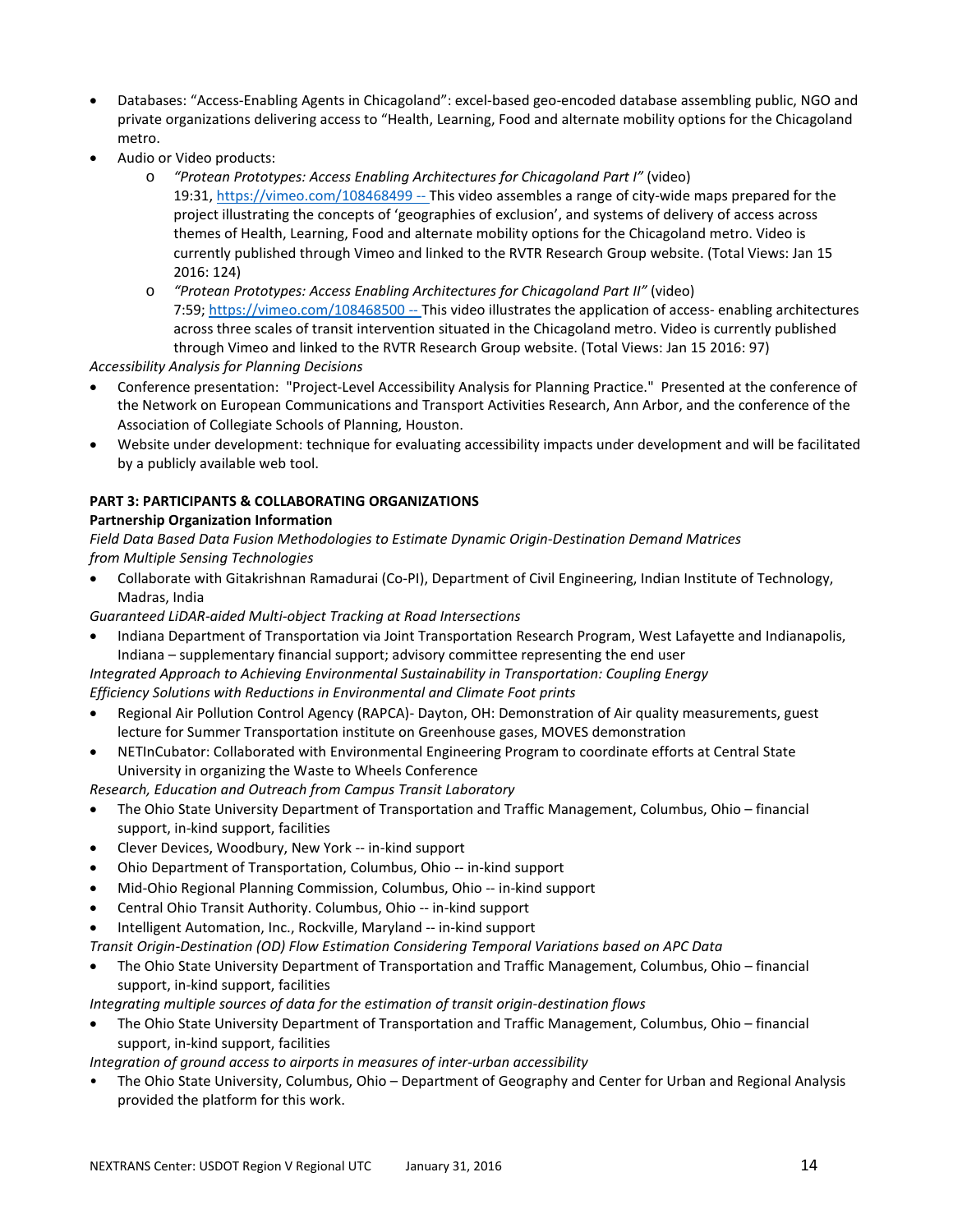*A Bayesian updating procedure for prediction of corrosion-induced cracking in pre-stressed concrete bridges using visual inspection data*

• Ohio Department of Transportation, Columbus, Ohio – in-kind support

*Documenting and determining distributions, trends, and relations in truck times at international border crossing facilities*

- *Michigan Tech Research Institute, Ann Arbor, Michigan – in-kind support, facilities, collaborative research*
- *CEVA Logistics, worldwide offices – in-kind support*

*Using Naturalistic Driving Performance Data to Develop an Empirically Defined Model of Distracted Driving*

• University of Michigan Risk Science Center, University of Michigan School of Public Health Ann Arbor, Michigan – financial collaboration

*Mapping New Mobility Business, Innovation, and Employment Opportunities in Michigan: Developing a Data-Driven Graphic Platform for Assessing and Advancing Industry Cluster Development and Entrepreneurship Opportunities in Urban Regions*

- NEXT Energy, Detroit, Michigan data sharing, in-kind staff support
- Ford Motor Company, Detroit, Michigan through University Research Project

*Access-Enabling Architectures: New Hybrid Multi-modal Spatial Prototypes Towards Resource and Social Sustainability*

• Ford Motor Company, Alliance project – financial support

*Accessibility Analysis for Planning Decisions*

• Alamo Area Metropolitan Planning Association, Alamo, Texas -- sharing its TELUM data.

## **Other Collaborators and Contacts**

*Guaranteed LiDAR-aided Multi-object Tracking at Road Intersections*

- Faculty and research assistants from the Lyles School of Civil Engineering and the School of Mechanical Engineering
- PI is a member of the Advisory Board for European Union large program: InDev involving several European universities.

*Effects of Heterogeneous Information Characteristics and Sources on Evacuation Behavior*

- Jin-Hyuk Chung, Professor (Co-PI) -- Department of Urban Planning and Engineering, Yonsei University, Seoul, Korea, Collaborative research – Pedestrian behavior and flow modeling in emergency situations
- Yu-ting Hsu, Professor, National Taiwan University -- Professor Yu-ting has a background of traveler behavior modeling under evacuation situations.

*Research, Education and Outreach from Campus Transit Laboratory*

- Civil Engineering, City and Regional Planning, and Statistics researchers and students.
- A faculty member at Tongji University uses CTL data for education and research purposes at his institution. NEXTRANS researchers are collaborating with same individual on activities of value to the project.
- CTL researchers collaborated with a company to conduct a validation study using CTL infrastructure.

*Integrating multiple sources of data for the estimation of transit origin-destination flows*

- Civil Engineering and Statistics researchers and students collaborate on various project activities.
- *Roadway Traffic Data Collection from Mobile Platforms*
- Civil Engineering and Electrical Engineering researchers collaborate on various project activities
- *Truck Activity and Wait Times at International Border Crossings*
- Michigan Tech Research Institute is a subcontractor and provide valuable services

• Data are obtained from international carriers, with focus on Canada-U.S. cross border trips.

- *Mobile air quality monitoring for local high-resolution characterization of vehicle-sourced criteria pollutants*
- Undergraduate students in civil engineering, environmental engineering, and computer science working closely with a graduate student (advised by one of the Co-I's) to fabricate and test the first prototype.

*Documenting and determining distributions, trends, and relations in truck times at international border crossing facilities*

- Civil Engineering and Geography researchers collaborate on project activities
- Michigan Tech Research Institute is a subcontractor and provide valuable services because of their close proximity to the border crossing facilities
- Data are obtained from international carriers, with focus on Canada-U.S. cross border trips.

*Mapping New Mobility Business, Innovation, and Employment Opportunities in Michigan: Developing a Data-Driven Graphic Platform for Assessing and Advancing Industry Cluster Development and Entrepreneurship Opportunities in Urban Regions*

• SMART is supported by over 40 advisors who are deans, department heads, directors and professors representing the full range of departments, institutes, and initiatives related to sustainable transportation at the University of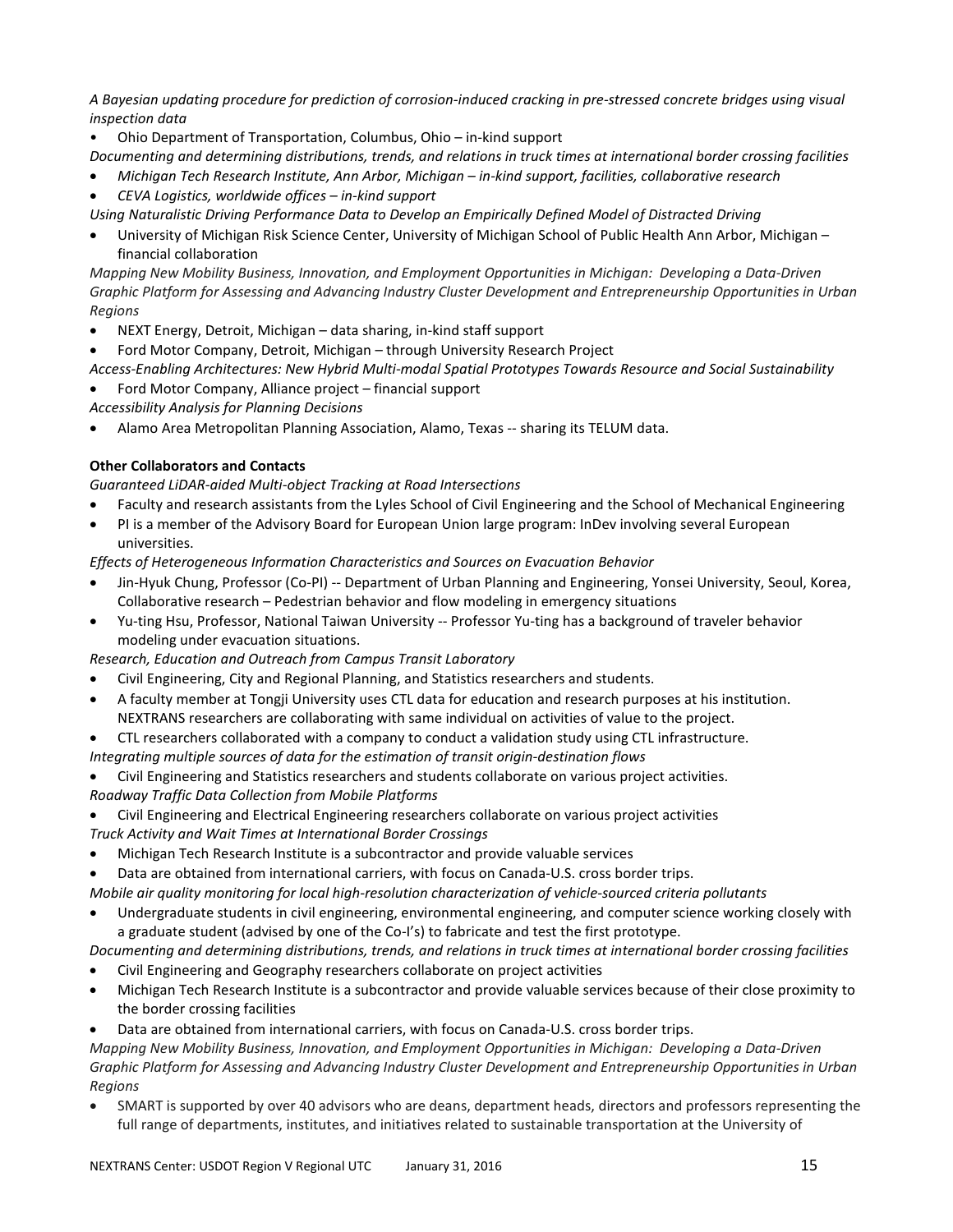Michigan. This NEXTRANS Project has been presented to the SMART steering committee at its quarterly meeting, for feedback on refining methodologies and identifying partner organizations for whom the work would constitute value and impact.

• The NEXTRANS project is also synergistic with a wider SMART project on mobi platform, industry analysis and consumer uptake, sponsored by Ford Motor Company.

### **PART 4: IMPACT**

#### **Impact on the Development of the Principal Discipline(s) of the Program**

*Field Data Based Data Fusion Methodologies to Estimate Dynamic Origin-Destination Demand Matrices from Multiple Sensing Technologies*

- Introduce a new methodology to estimate dynamic OD matrices. The model is calibrated/validated using the field collected data.
- Introduce a new methodology to identify the numbers and locations of node sensors and link sensors for dynamic OD matrices estimation.

*Guaranteed LiDAR-aided Multi-object Tracking at Road Intersections*

• Quantitative safety estimates and predictions will become possible because the availability of real data.

*Integrated Approach to Achieving Environmental Sustainability in Transportation: Coupling Energy Efficiency Solutions with Reductions in Environmental and Climate Foot prints*

• An environmental engineering program without any specific courses on transportation engineering, this grant helped to incorporate and train the students on the on-road transportation related pollution control.

*Effects of Heterogeneous Information Characteristics and Sources on Evacuation Behavior*

- Multi-layer structure representing (i) information spread and (ii) evacuation decision (and behavior) can leverage the understanding of the relationship between characteristics of information propagation through different sources and the evacuation behavior.
- Agent-based approach in the context of evacuation decision and behavior can provide a descriptive explanation for key behavioral attributes.
- *A Novel Decision-Support Tool to Develop Link-Driving Schedules for MOVES*
- Estimating emissions will be important to take mitigation actions in urban areas
- *Research, Education and Outreach from Campus Transit Laboratory*
- Add to the body of knowledge on transit travel behavior and transit operations and also motivate additional studies by the project research team and others. In addition, the results can inspire improvements in decisions taken by transit planners and operators that allow better transit service to be provided at lower cost.
- Successful implementation of course modules based on CTL activities, context, and data help promote the pedagogical use of "living laboratories" in Civil Engineering instruction.

*Integrating multiple sources of data for the estimation of transit origin-destination flows*

• Improve the richness and quality of transit passenger OD flows representation and estimation using APC data, which in turn has the potential to improve the planning for and design of transit services in urban areas carried out by metropolitan planning and transit agencies.

*A Bayesian updating procedure for prediction of corrosion-induced cracking in pre-stressed concrete bridges using visual inspection data*

- Improve the richness and quality of concrete bridge deterioration representation, estimation, and forecasting using regularly collected bridge inspection data, which in turn has the potential to improve the maintenance decisionmaking at state DOTs.
- *Mobile air quality monitoring for local high-resolution characterization of vehicle-sourced criteria pollutants*
- Novel ways to monitor air quality and new contributions of existing transit bus platforms.

*Documenting and determining distributions, trends, and relations in truck times at international border crossing facilities*

• Unique information on times trucks incur when crossing two of the busiest and highest valued freight border crossings in North America

*Mapping New Mobility Business, Innovation, and Employment Opportunities in Michigan: Developing a Data-Driven Graphic Platform for Assessing and Advancing Industry Cluster Development and Entrepreneurship Opportunities in Urban Regions*

• Novel methods not previously deployed in transportation economic planning as related to region system representation. This work will help to produce a context where the study of emerging industry sectors and related clean-tech clusters will be given greater attention in planning regional development, and specific policy development related to the promotion of regional industry clusters.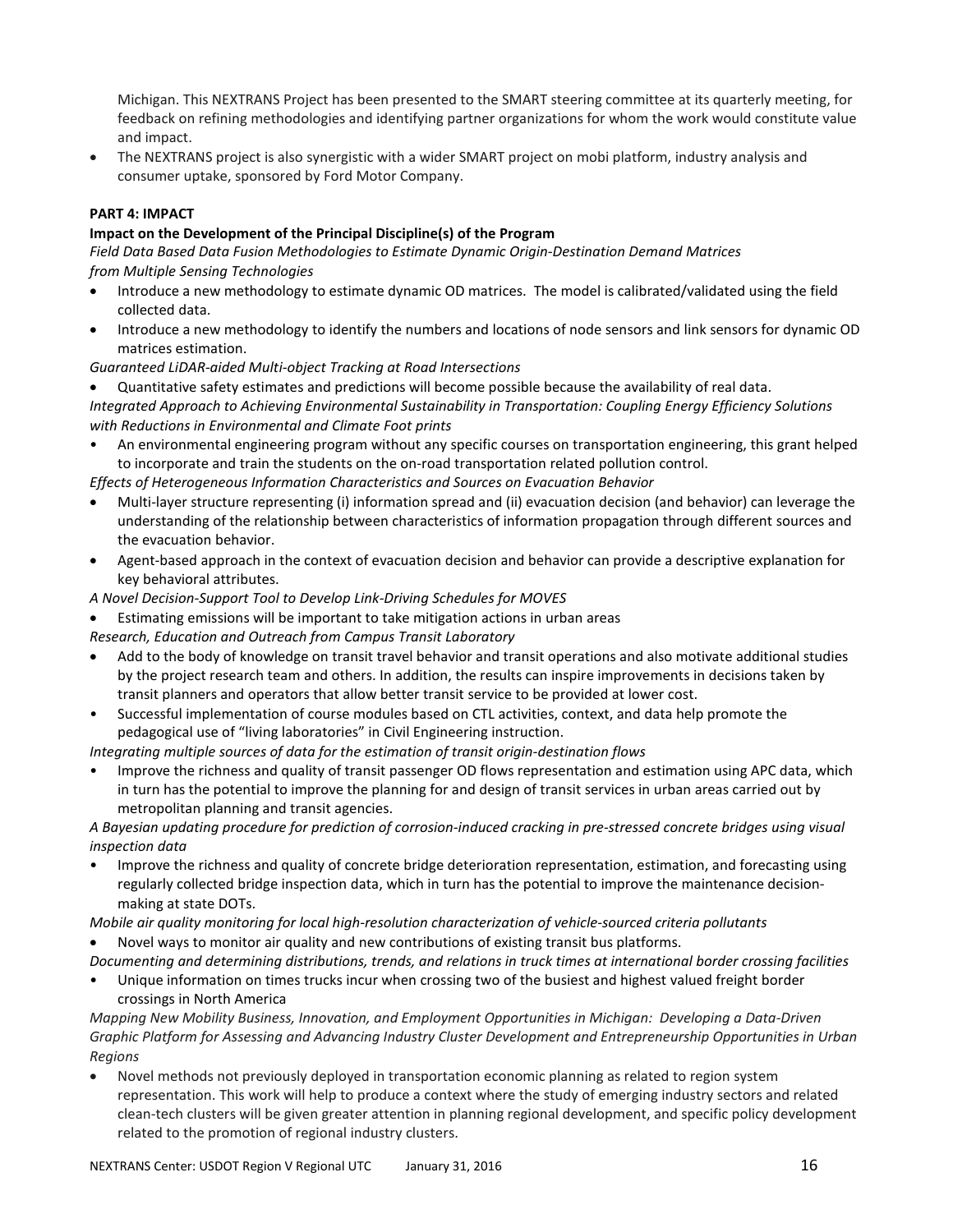*Access-Enabling Architectures: New Hybrid Multi-modal Spatial Prototypes Towards Resource and Social Sustainability*

• Illustrated and documented the value of access-based models to mobility infrastructure. Create new interest in this area of design activity.

*Accessibility Analysis for Planning Decisions*

• Tool to replace mobility-based analyses of land-use and transportation projects with feasible accessibility counterparts.

*Factor of Heavy Vehicles for Roundabout Design*

• Better decision making regarding the use of Highway Capacity Manual procedures regarding roundabout traffic flows and capacity.

## **Impact on other Disciplines**

*Guaranteed LiDAR-aided Multi-object Tracking at Road Intersections*

- The heuristic integration of data performed by computer scientists, such as in Google autonomous cars will be replaced by rigorous sensor integration with guarantees, likely using few and less expensive sensors.
- *A Novel Decision-Support Tool to Develop Link-Driving Schedules for MOVES*
- Potentially applicable in estimating health impacts.
- *Truck Activity and Wait Times at International Border Crossings*
- Collaboration among Civil Engineering and Geography researchers help the different disciplines better understand the use of geo-spatial and sensing technologies in addressing practical transportation issues

*Mobile air quality monitoring for local high-resolution characterization of vehicle-sourced criteria pollutants*

• Faculty in the OSU College of Public Health and professionals from the Columbus Public Health Department are interested in the sensor technology for applications related to pollutant exposure and the education of vulnerable populations (e.g., asthmatics).

*Integrating multiple sources of data for the estimation of transit origin-destination flows*

• Collaboration among Civil Engineering and Statistics researchers help Civil Engineering researchers better understand data analysis techniques and Statistics researchers gain experience by working in an applied setting.

*A Bayesian updating procedure for prediction of corrosion-induced cracking in pre-stressed concrete bridges using visual inspection data*

• Anticipated developments may inspire and motivate researchers in statistics to develop new methods that address the complexities of the project's application in terms of the nature of the inspection data and the accuracy needs of the deterioration forecasting models.

*Mapping New Mobility Business, Innovation, and Employment Opportunities in Michigan: Developing a Data-Driven Graphic Platform for Assessing and Advancing Industry Cluster Development and Entrepreneurship Opportunities in Urban Regions*

• This type of visualization products produced through this effort have not been done before. Industry partners with whom the work has been shared have expressed interest and demand for application to other regional areas of study. We expect that this interest and demand will escalate relative to rates of urbanization and tipping points in the delivery of sustainable transportation.

*Access-Enabling Architectures: New Hybrid Multi-modal Spatial Prototypes Towards Resource and Social Sustainability*

• Transportation planners and decision makers at the civic and municipal level will be provided with tools, realizable examples and a framework to assist in the uptake of access-based paradigms in planning transformations to their respective systems.

*Documenting and determining distributions, trends, and relations in truck times at international border crossing facilities*

• Documenting and determining distributions, trends, and relations in truck times at international border crossing facilities

### **Impact on Transportation Workforce Development**

*Field Data Based Data Fusion Methodologies to Estimate Dynamic Origin-Destination Demand Matrices from Multiple Sensing Technologies*

• Graduate students worked in the domain of mathematical modeling and traffic simulation, data fusion, and route choice behavior.

*Driving Simulator Laboratory: Traveler Behavior Modeling and Interactive Experiments to Address Mobility and Safety Needs*

• Driving Simulator Lab can provide graduate students the opportunity to understand multiple dimensions of human factor studies in transportation.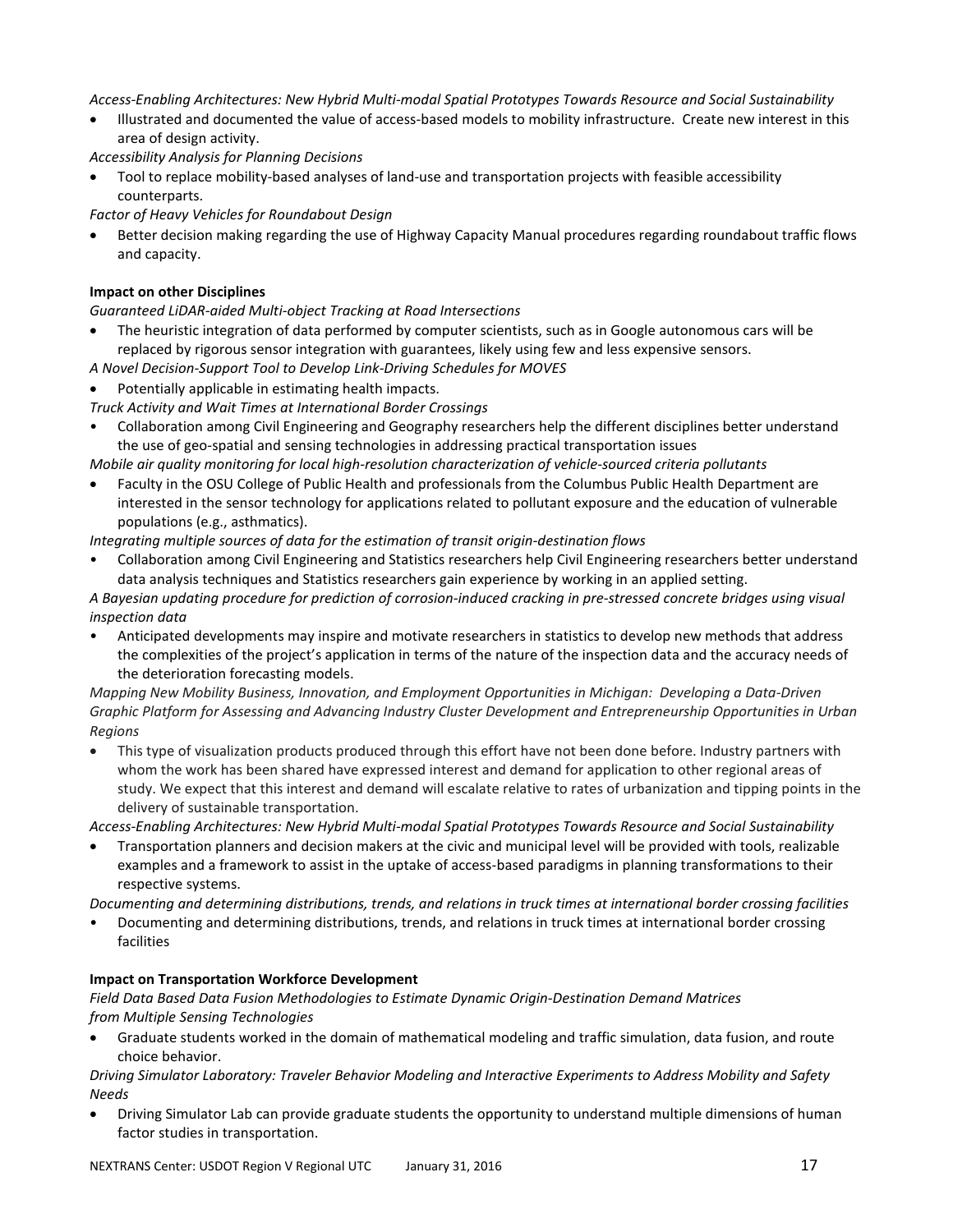- Undergraduate/graduate students in transportation can learn the practical use of microscopic traffic simulation.
- Undergraduate students were provided the opportunities to improve professional skills in transportation.

*Integrated Approach to Achieving Environmental Sustainability in Transportation: Coupling Energy Efficiency Solutions with Reductions in Environmental and Climate Foot prints*

• Minority students in the environmental engineering program are trained in software (MOVES and GREET) that transportation industry and regulating agencies use.

*Research, Education and Outreach from Campus Transit Laboratory*

- Undergraduate and graduate students regularly collect passenger flow information on CTL buses using manual methods and a Wi-Fi based sensing technology.
- Graduate students regularly process and analyze automatically collected CTL data.
- Students in multiple classes use CTL data and CTL infrastructure for course assignments and projects.
- *Integrating multiple sources of data for the estimation of transit origin-destination flows*
- One Ph.D. student works directly with APC data and applies data to solve a pertinent transportation flow estimation problem.

*A Bayesian updating procedure for prediction of corrosion-induced cracking in pre-stressed concrete bridges using visual inspection data*

• A civil engineering student with a structures background will work with actual bridge inspection data and deterioration models and, as result, will become prepared to address the complexities associated with the infrastructure degradation and the decisions that support the necessary improvements over the long run.

*Documenting and determining distributions, trends, and relations in truck times at international border crossing facilities* •

• One graduate student applies analytical geospatial skills to a new application area

#### **Impact on physical, institutional, and information resources at the university or partner institutions**

*Driving Simulator Laboratory: Traveler Behavior Modeling and Interactive Experiments to Address Mobility and Safety Needs*

• The advanced driving simulator has unique capability of replicating/mapping a large city network and creating ambient traffic via integration to microscopic traffic simulation software (AIMSUN). It also has key implications for safety and effectiveness of information in the real world. With its advanced features, the driving simulator provides a robust and realistic driving experience for drivers.

*Information and Transportation Choice, Long- and Short-Term, that Link Sustainability and Livability – Phase II*

• Support the development of an accessibility-based livability index structured to capture the six principles of livability established by the U.S. Department of Transportation.

*Research, Education and Outreach from Campus Transit Laboratory*

- Campus Transit Lab is a unique living laboratory that is used for research, education, and outreach. This project makes a major contribution toward providing the physical and human resource infrastructure required to develop, sustain, and take advantage of the laboratory.
- CTL results in the amassing of large datasets relating to transit passenger flows, transit vehicle operations, passenger information systems, and transit user and non-user perceptions and attitudes towards transit services.
- *Integrating multiple sources of data for the estimation of transit origin-destination flows*
- Improved planning for and designing of transit services on campus.

*A Bayesian updating procedure for prediction of corrosion-induced cracking in pre-stressed concrete bridges using visual inspection data*

- The experience with using state DOT data and the corresponding interactions with state DOT technical staff may motivate improvements to inspection protocols that support the organizations' data resources and facilitate the adoption of the developed deterioration models and parameter updating methods in practice.
- The estimation results arrived at could contribute to improved maintenance decision making at Ohio DOT.
- *Mobile air quality monitoring for local high-resolution characterization of vehicle-sourced criteria pollutants*

• The project anticipates using existing transit bus platforms at the university as platforms for air quality monitoring *Mapping New Mobility Business, Innovation, and Employment Opportunities in Michigan: Developing a Data-Driven Graphic Platform for Assessing and Advancing Industry Cluster Development and Entrepreneurship Opportunities in Urban Regions*

• Sharing of database information between planning, engineering and business units at the University of Michigan. New database structures related to clean-tech industry clusters will be produced, and that gaps in data acquisition (specifically for non-traded private agents in these sectors) will be identified.

*Documenting and determining distributions, trends, and relations in truck times at international border crossing facilities* •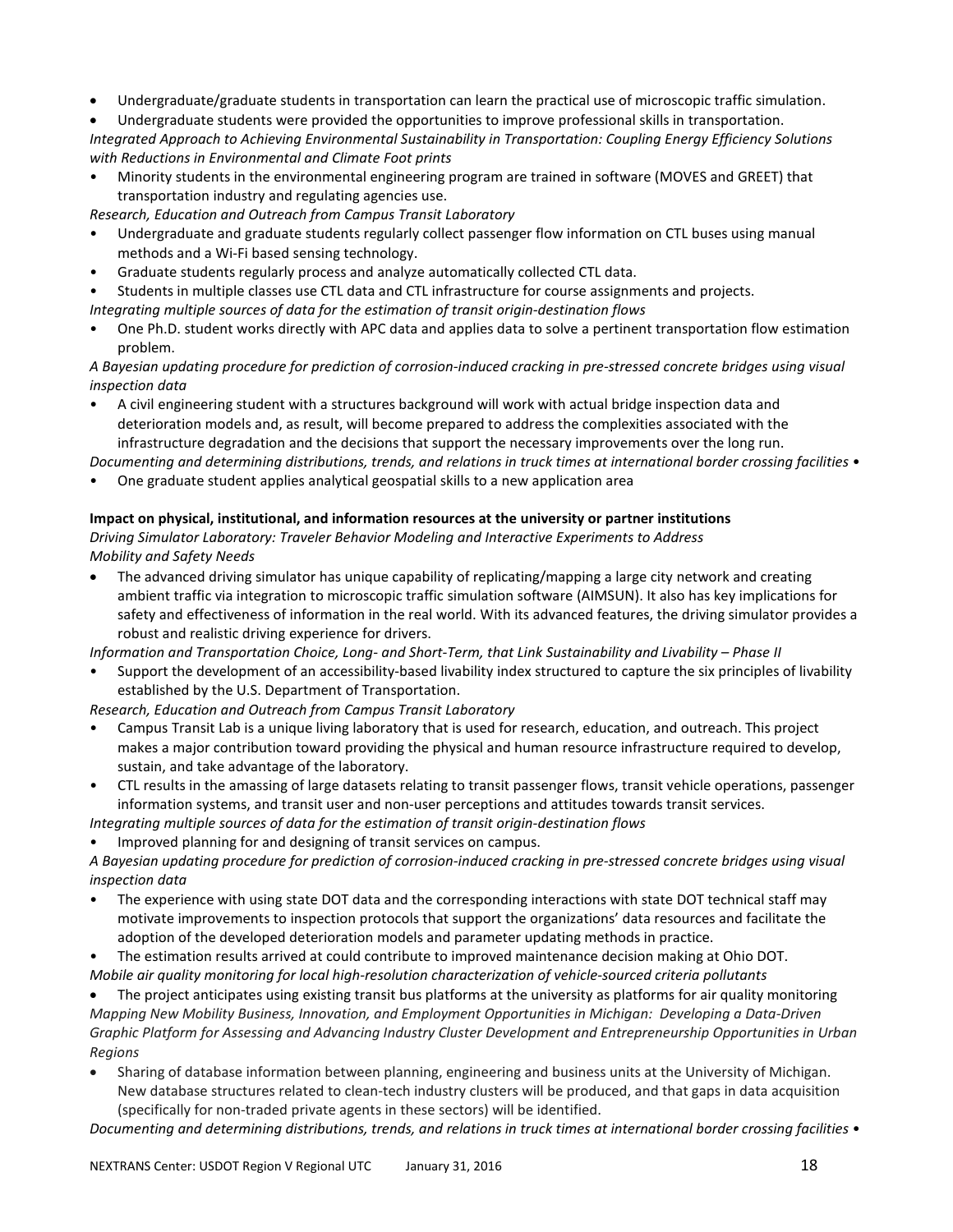Large and unique dataset on truck times when conducting multiple activities at two major border crossings

## **Impact on Technology Transfer**

*Field Data Based Data Fusion Methodologies to Estimate Dynamic Origin-Destination Demand Matrices from Multiple Sensing Technologies*

- Provide public sector transportation agencies a robust methodology that can synthesize multiple sources of data and thus provide more convincing results of dynamic origin-destination estimation.
- Provide an alternative to transportation planning agencies to obtain the dynamic OD information with relatively low cost.
- The technical method can contribute to a wide range of applications in transportation planning practice.
- Provide an alternative to transportation planning agencies to determine the numbers and locations of sensors with relatively low cost under budget constraints.

*Driving Simulator Laboratory: Traveler Behavior Modeling and Interactive Experiments to Address Mobility and Safety Needs*

- Provide government and public sector transportation agencies an assurance that they are targeting their limited funds toward technologies that are most likely to improve the nation's highway system and deliver maximum benefit to travelers.
- Help traffic information service providers and investment decision-makers in understanding the value of real-time information and traveler behavioral response to it. Also, it will help in deciding the content and amount of information necessary for travelers to make informed and effective routing decisions.
- Ability to explicitly quantify the human behavior dimension provides a broader set of performance measures to public/private sector stakeholders relative to the evolution of the traveler information services market. *Integrated Approach to Achieving Environmental Sustainability in Transportation: Coupling Energy Efficiency Solutions with Reductions in Environmental and Climate Foot prints*

• Provide a methodology in estimating transportation related GHGs and comparing the uses of different fuels. *Information and Transportation Choice, Long- and Short-Term, that Link Sustainability and Livability – Phase II*

• Interactive online accessibility mapping application used in the proposed intervention strategy is built on generally available and standard geographic and transportation data, and can be easily accessed through an online platform to provide personalized accessibility information based on people's work location and travel needs using different transportation modes (walk, bicycle, public transit, and automobile). It is readily replicable throughout a range of metropolitan context, and is proved to be beneficial to relocators, planners, and policy-makers

*Research, Education and Outreach from Campus Transit Laboratory*

• Amassed data are leading to results of research and practical value that are communicated via presentations and publications and external projects.

*Integrating multiple sources of data for the estimation of transit origin-destination flows*

• The estimation results arrived at are also expected to contribute to improved planning for and designing of transit services more broadly in Columbus and other cities if the model and methods are adopted.

*A Bayesian updating procedure for prediction of corrosion-induced cracking in pre-stressed concrete bridges using visual inspection data*

• The models and methods arrived at may also contribute to improved maintenance decision-making more broadly at state DOTs across the country.

### **Impact on Society beyond Science and Technology**

*Driving Simulator Laboratory: Traveler Behavior Modeling and Interactive Experiments to Address Mobility and Safety Needs*

- Help in developing a comprehensive understanding of the mechanism in which more benefits can be derived from real-time traffic information systems.
- Lead to direct benefits to the individual travelers, as it facilitates the design of personalized traffic information that can help commuters choose their routes based on their psychological benefits (which link to the quality of travel experience) in addition to travel time savings.
- Contribute to the development of better methods to provide information to travelers and enhance the quality and safety of the travel experience.
- Improve public access to and awareness of the positive and negative impacts of real-time travel information.